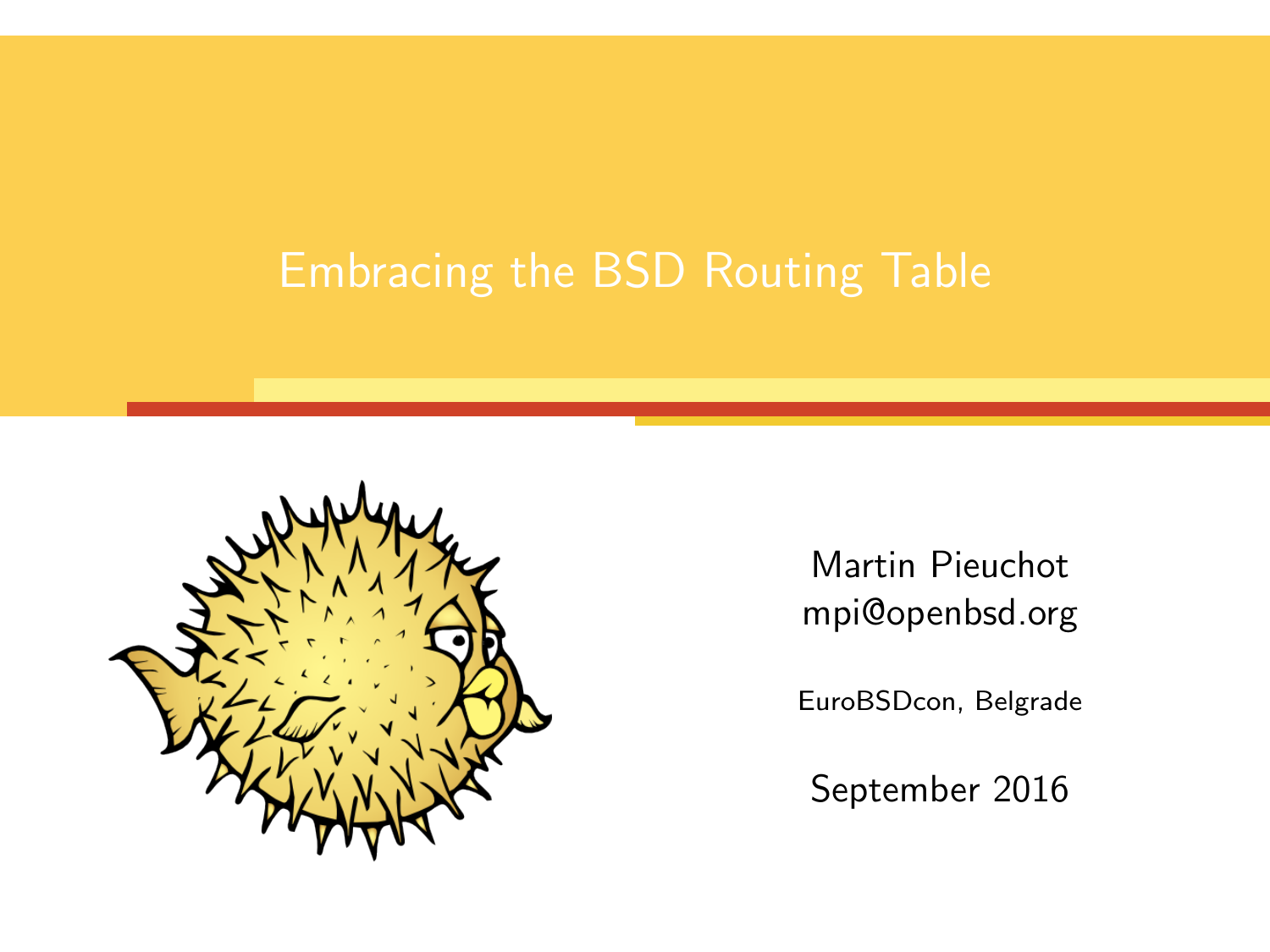#### Embracing the BSD Routing Table

How many global data structures do you need?

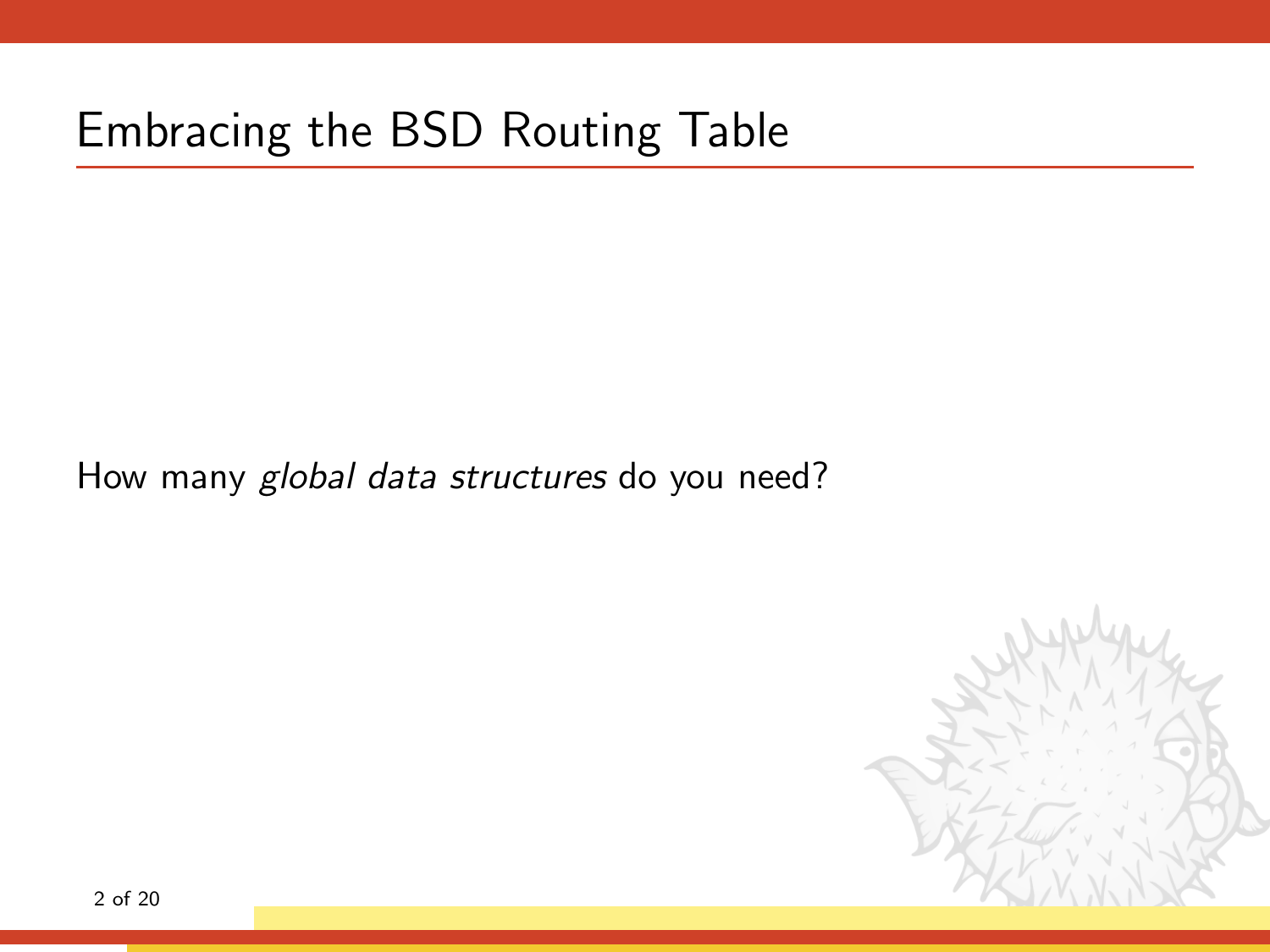### Agenda

[BSD Routing Table](#page-3-0)

[Refined Interface](#page-11-0)

[New data structures](#page-31-0)

[Conclusion](#page-42-0)

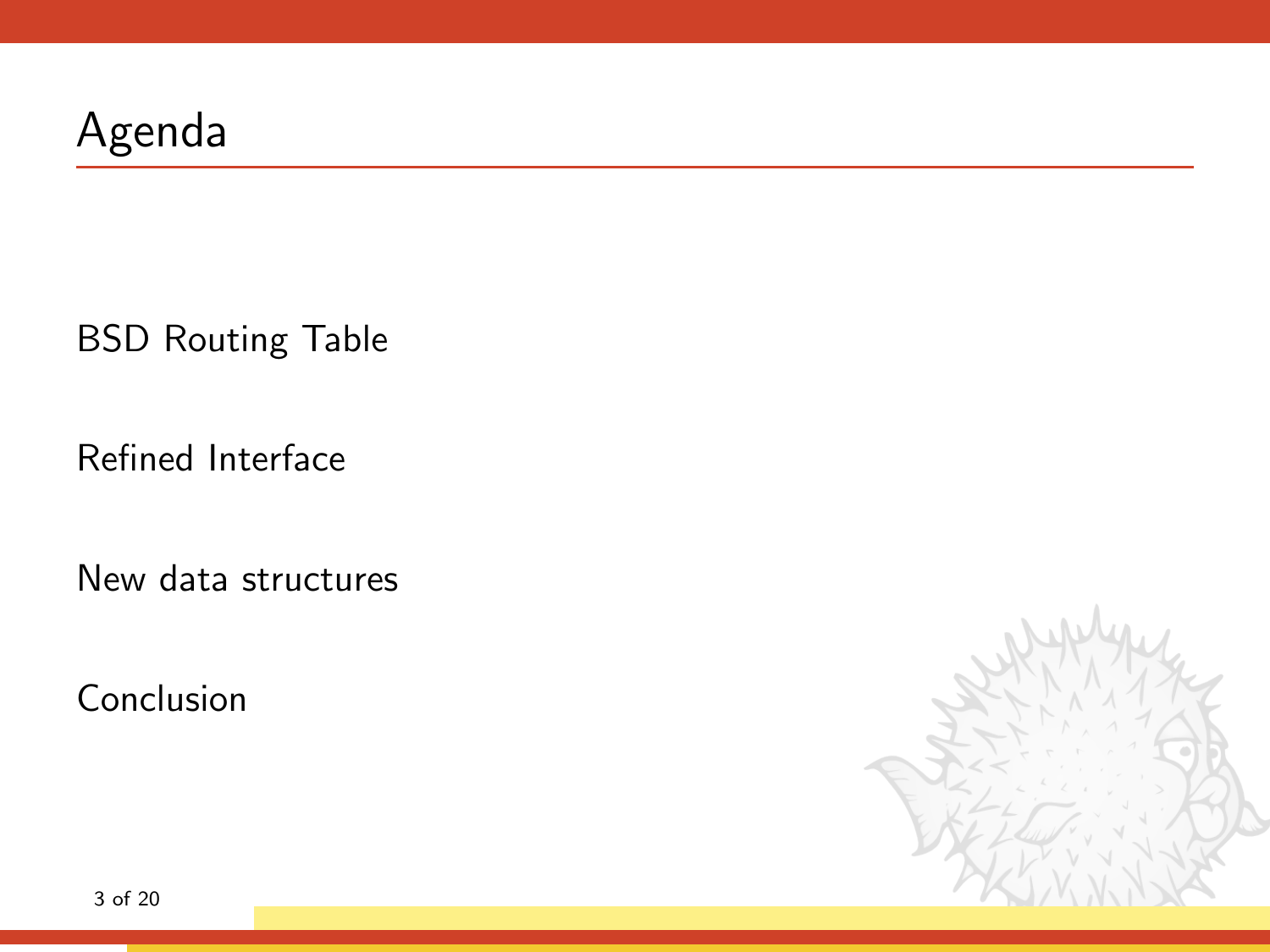### <span id="page-3-0"></span>Agenda

[BSD Routing Table](#page-3-0)

[Refined Interface](#page-11-0)

[New data structures](#page-31-0)

[Conclusion](#page-42-0)

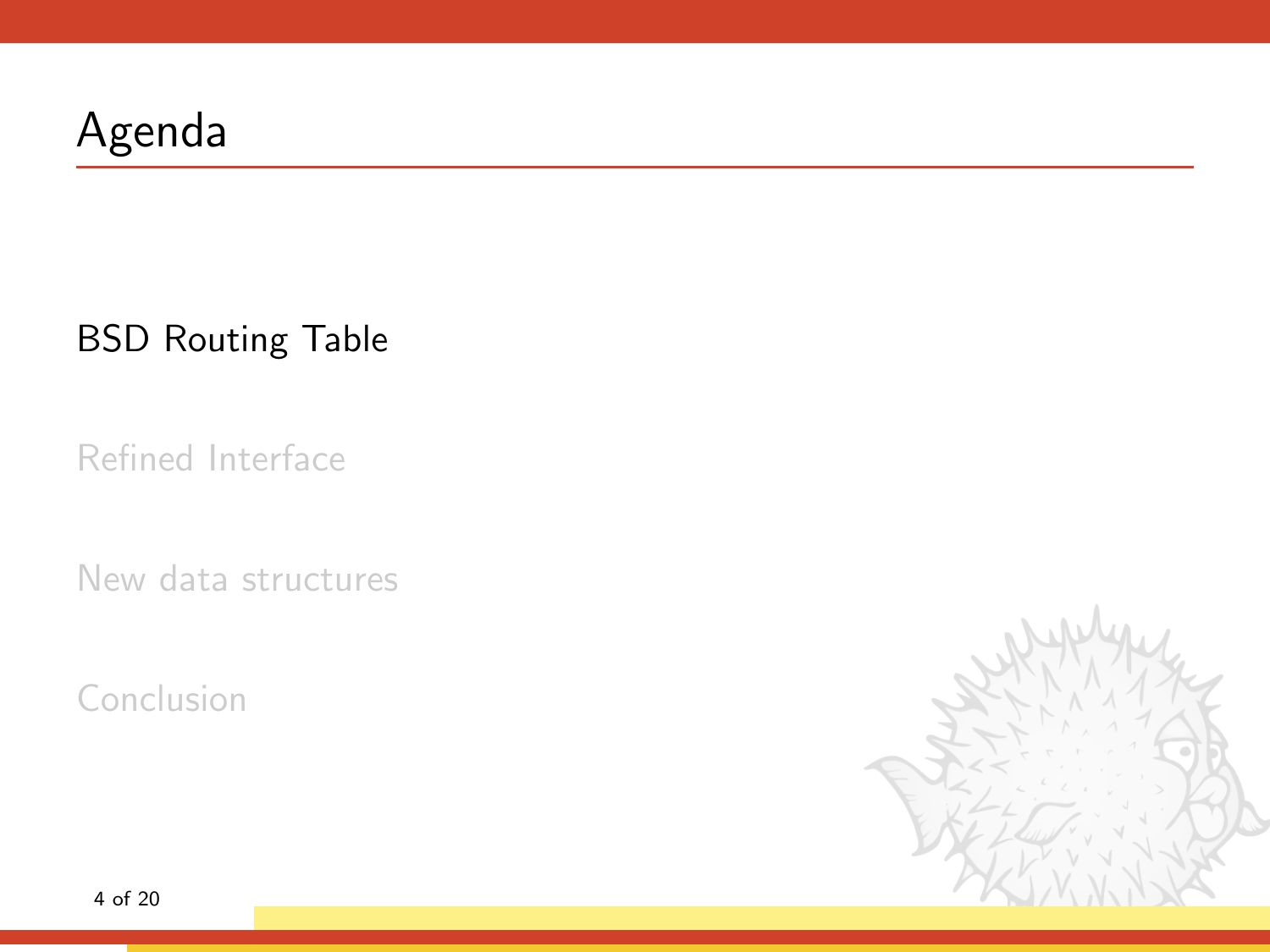### Forwarding table

sys/net/radix.c

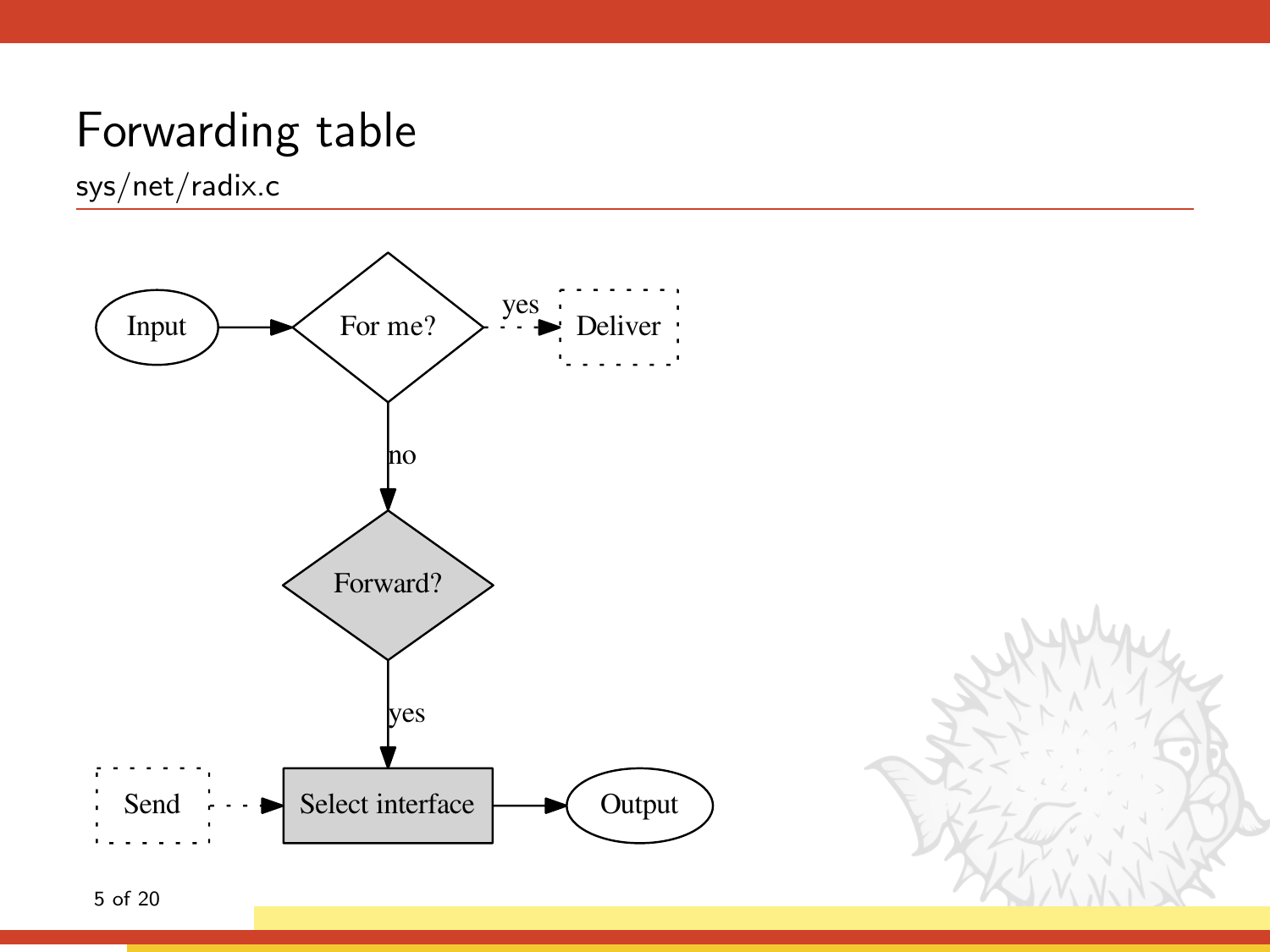### Forwarding table

sys/net/radix.c





- replace hash-based lookup
- PATRICIA trie
	- $\Box$  radix tree with  $r = 2$

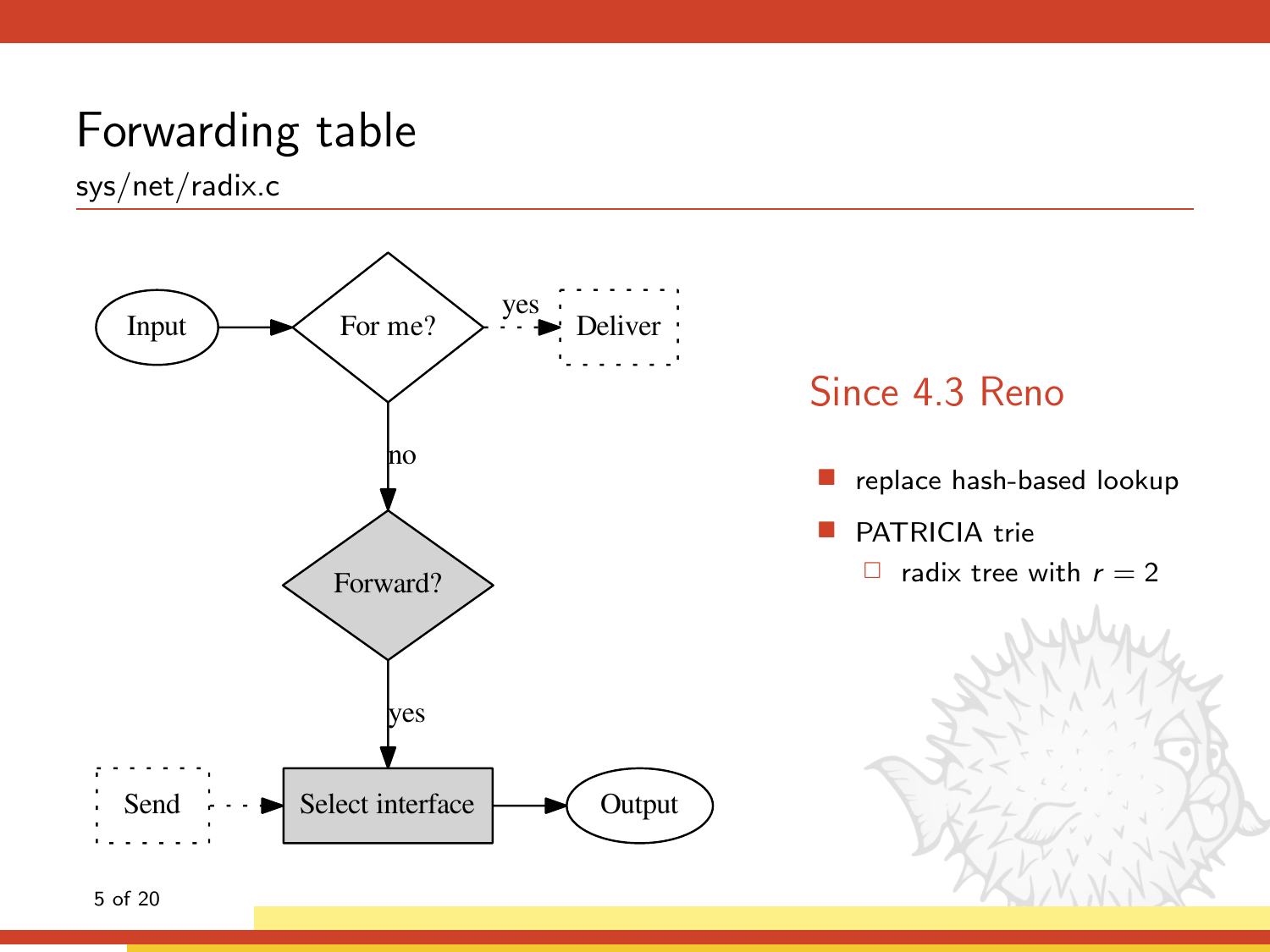sys/net/if ethersubr.c

RTF\_CLONING: For each connected route

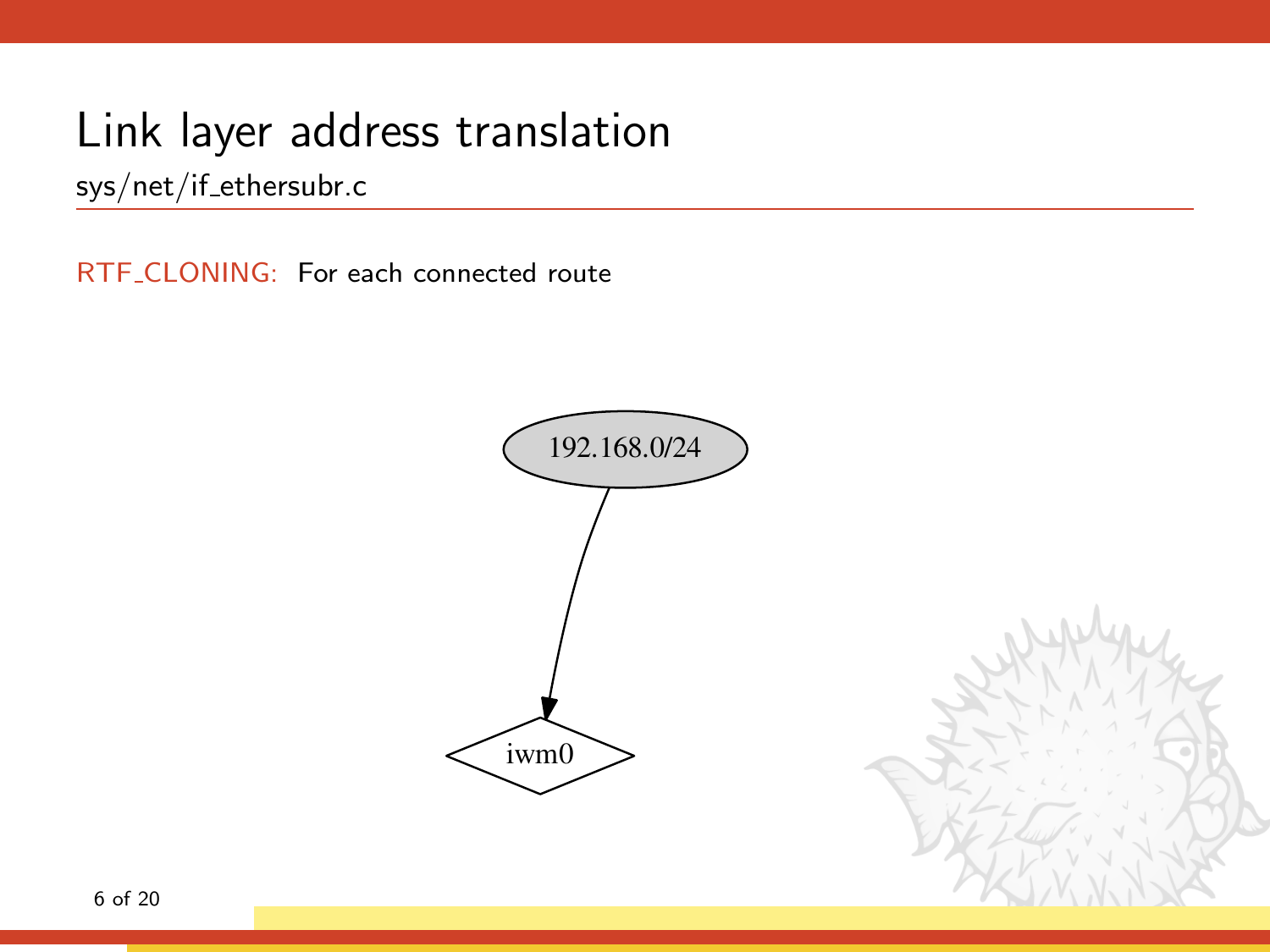sys/net/if ethersubr.c

RTF\_CLONING: For each connected route

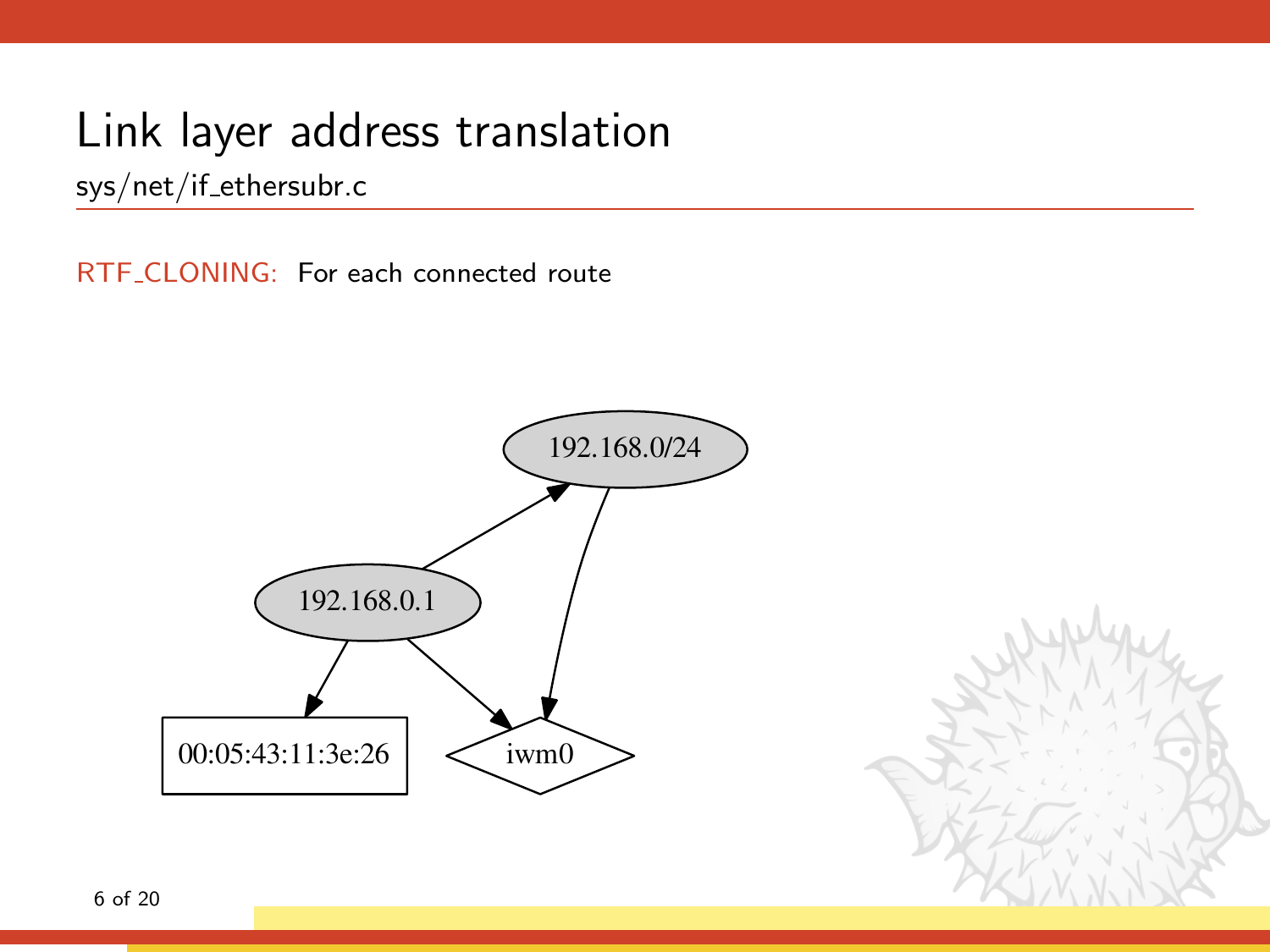sys/net/if ethersubr.c

RTF CLONING: For each connected route RTF CLONED: For every host in the subnet

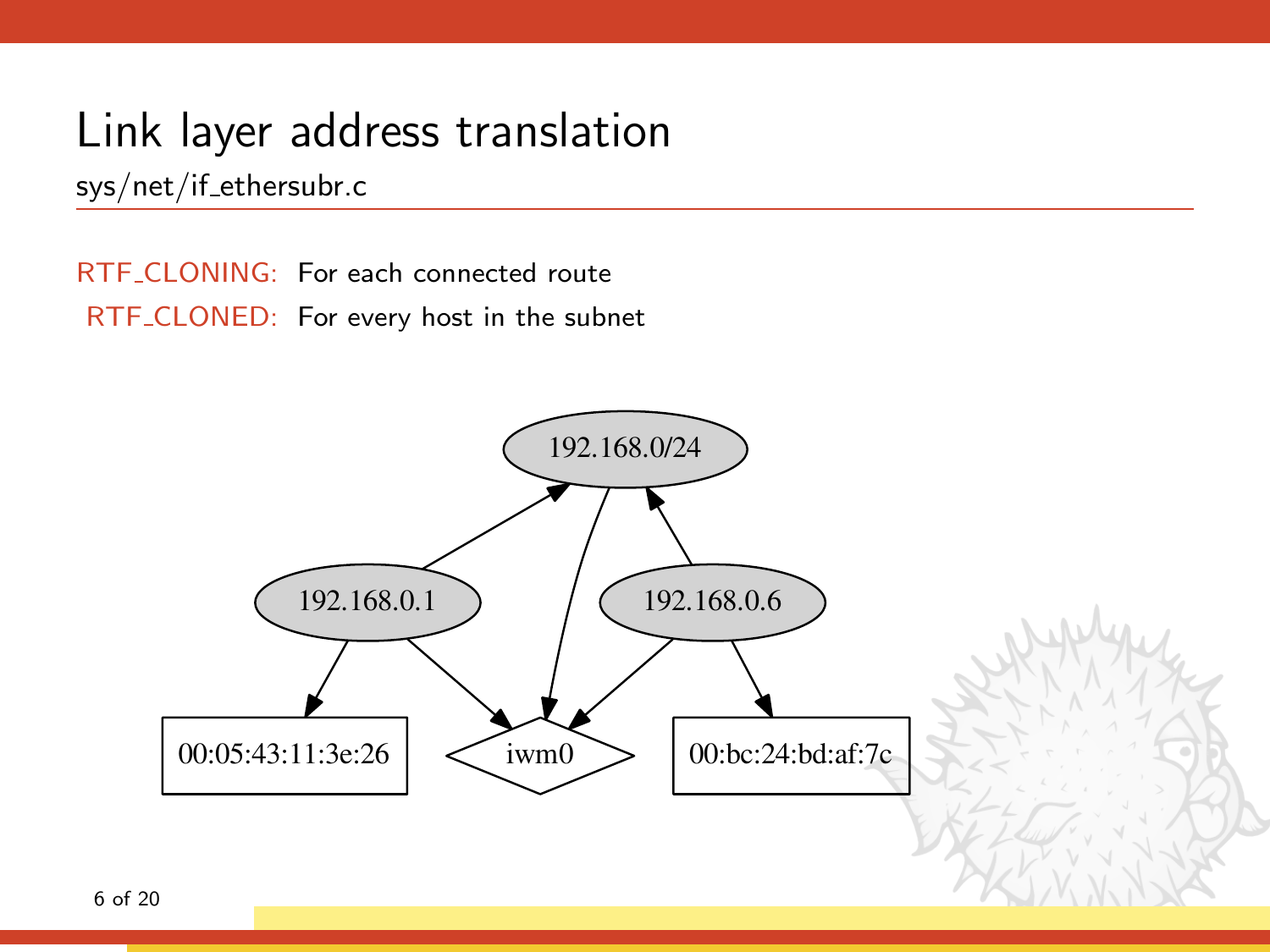sys/net/if ethersubr.c

RTF CLONING: For each connected route RTF CLONED: For every host in the subnet

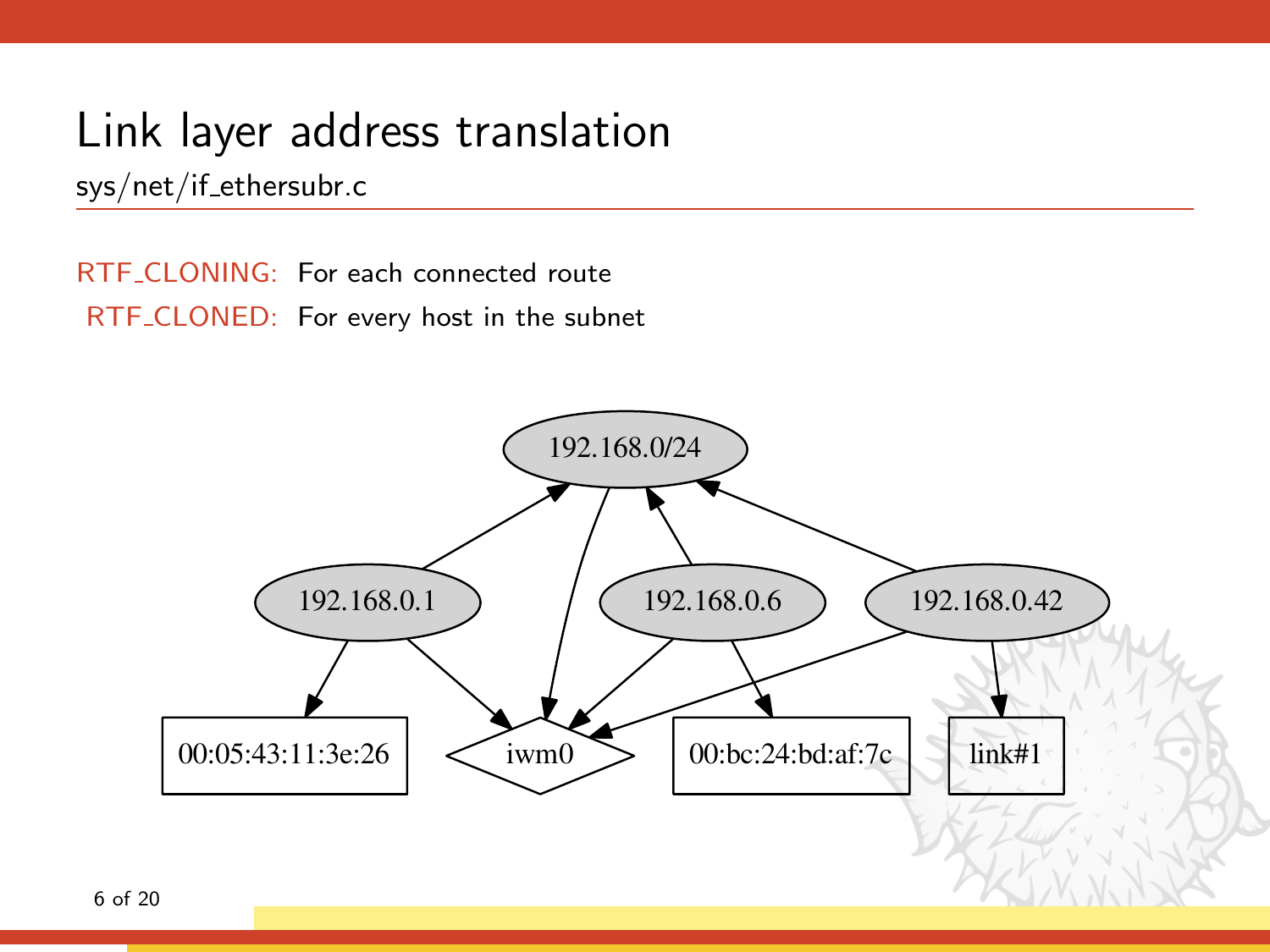### Message oriented IPC

sys/net/rtsock.c

#### Routing messages

- RTM ADD
- RTM DELETE
- RTM CHANGE
- RTM<sub>-GET</sub>
- RTM NEWADDR
- RTM DELADDR
- RTM IFINFO

...

Native speakers

route(8), dhclient(8), bgpd(8), dvmrpd(8), eigrpd(8), ldpd(8), ospfd(8), ospf6d(8),  $right(8)$ , snmpd $(8)$ , ...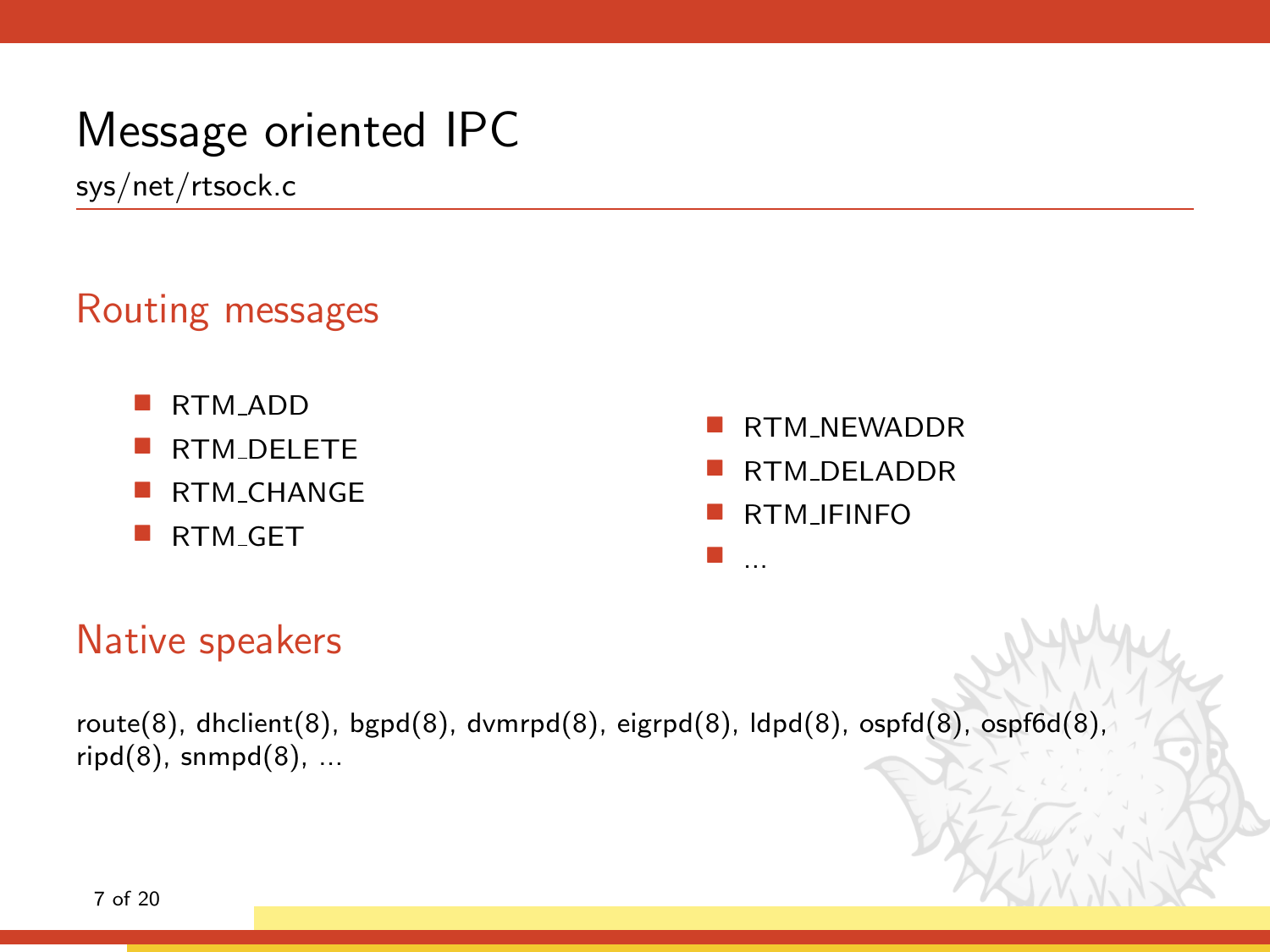## <span id="page-11-0"></span>Agenda

[BSD Routing Table](#page-3-0)

#### [Refined Interface](#page-11-0)

[New data structures](#page-31-0)

[Conclusion](#page-42-0)

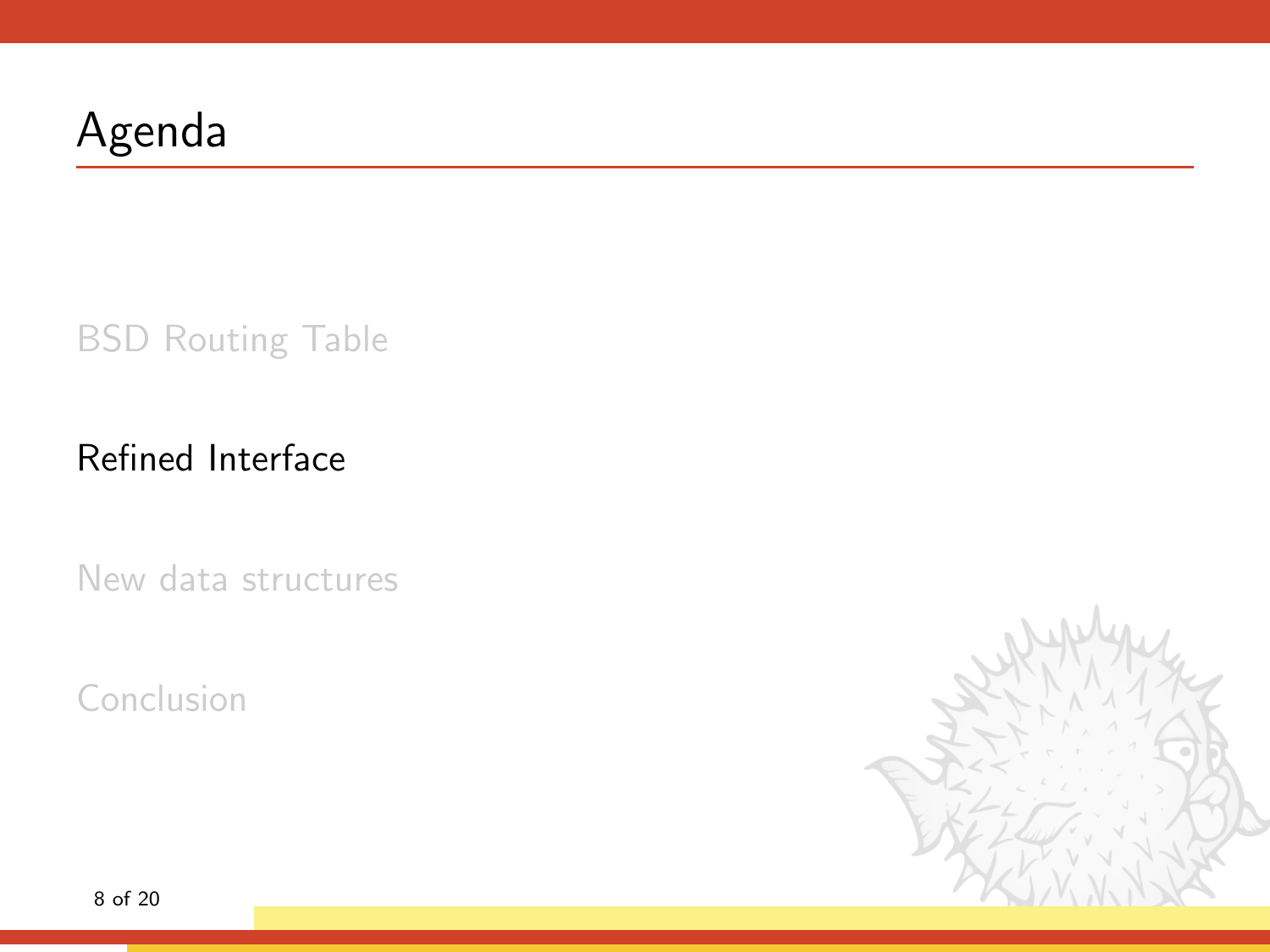sys/netinet/ip input.c

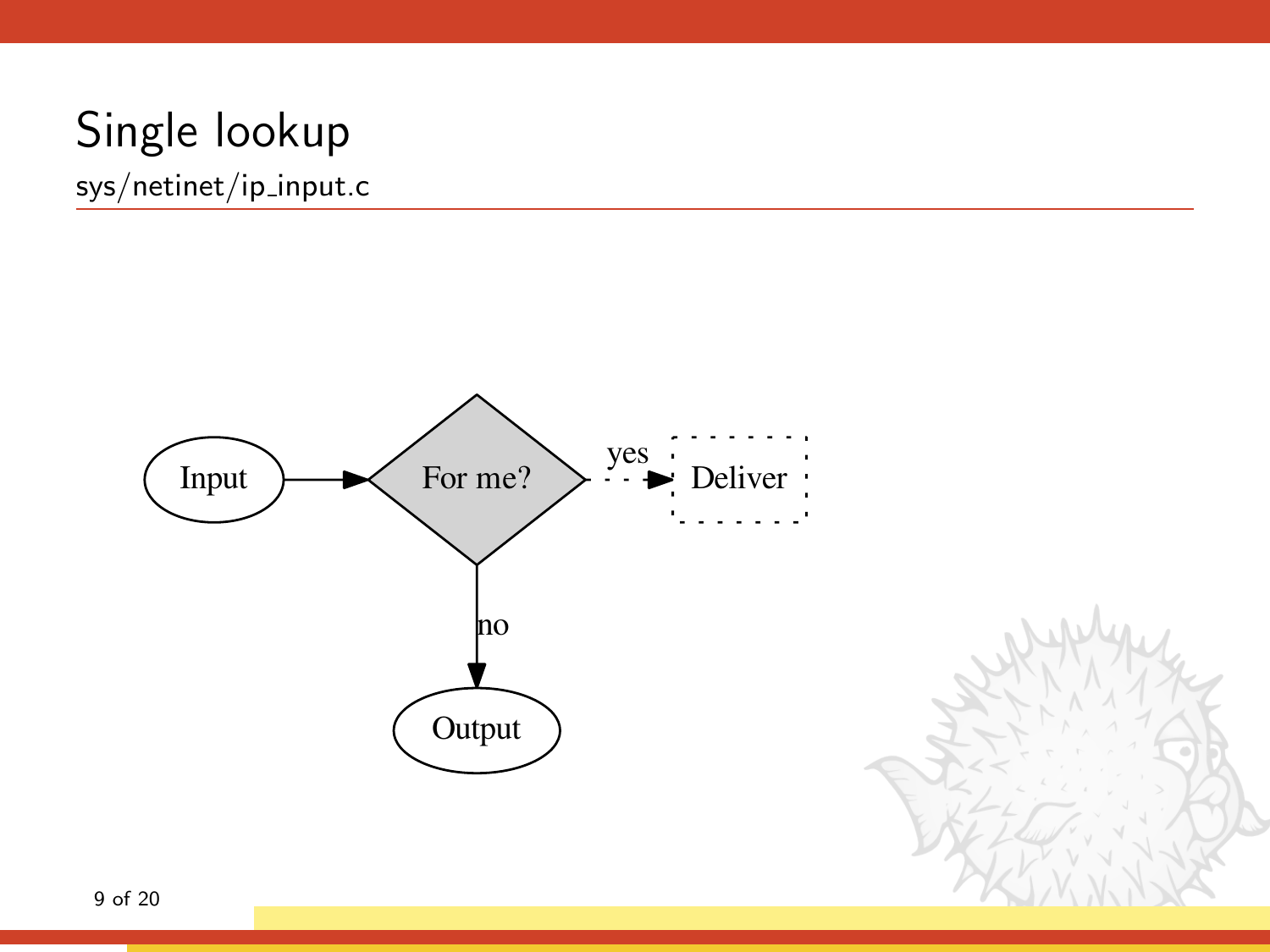sys/netinet/ip input.c

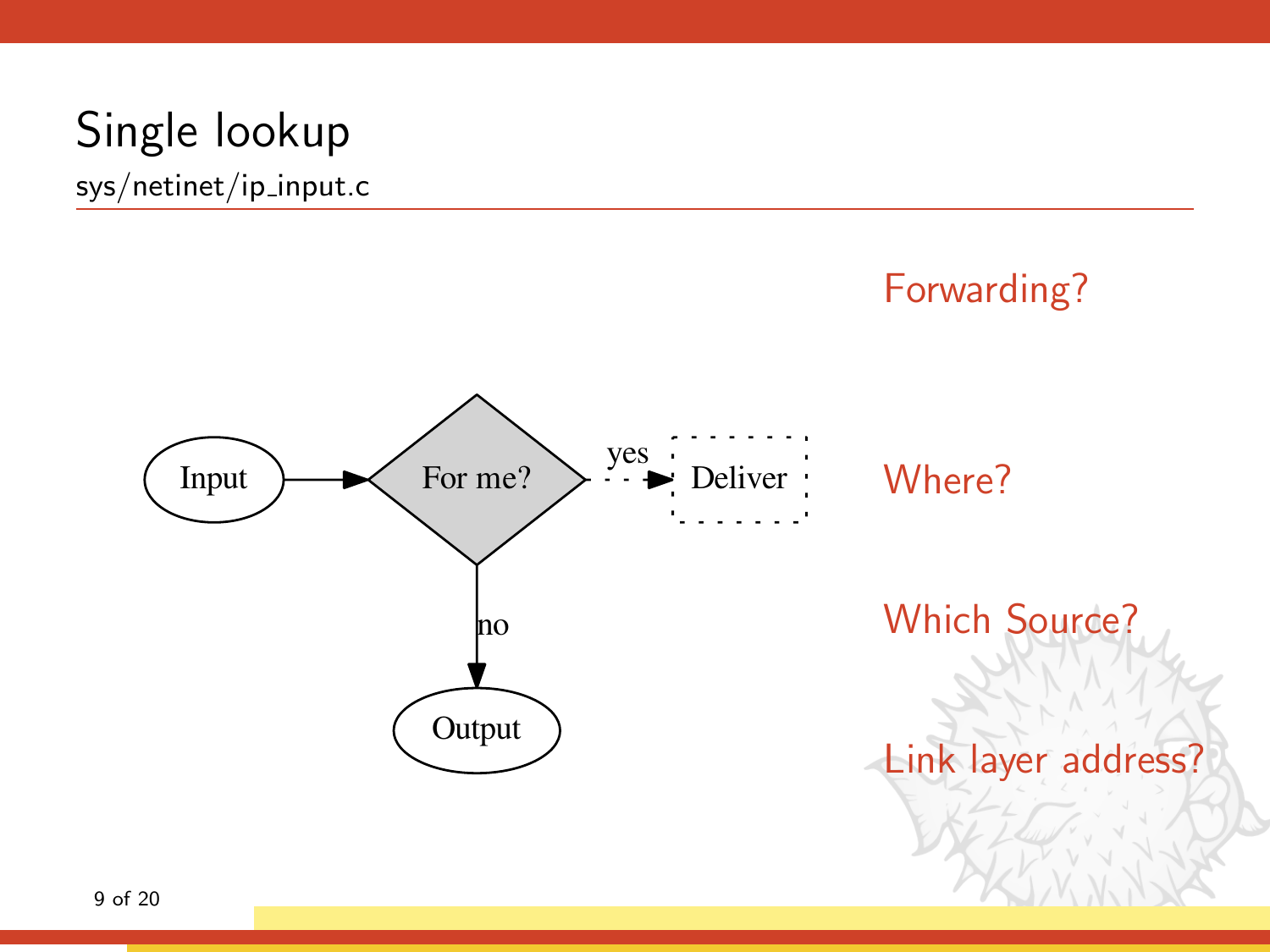sys/netinet/ip input.c



Forwarding?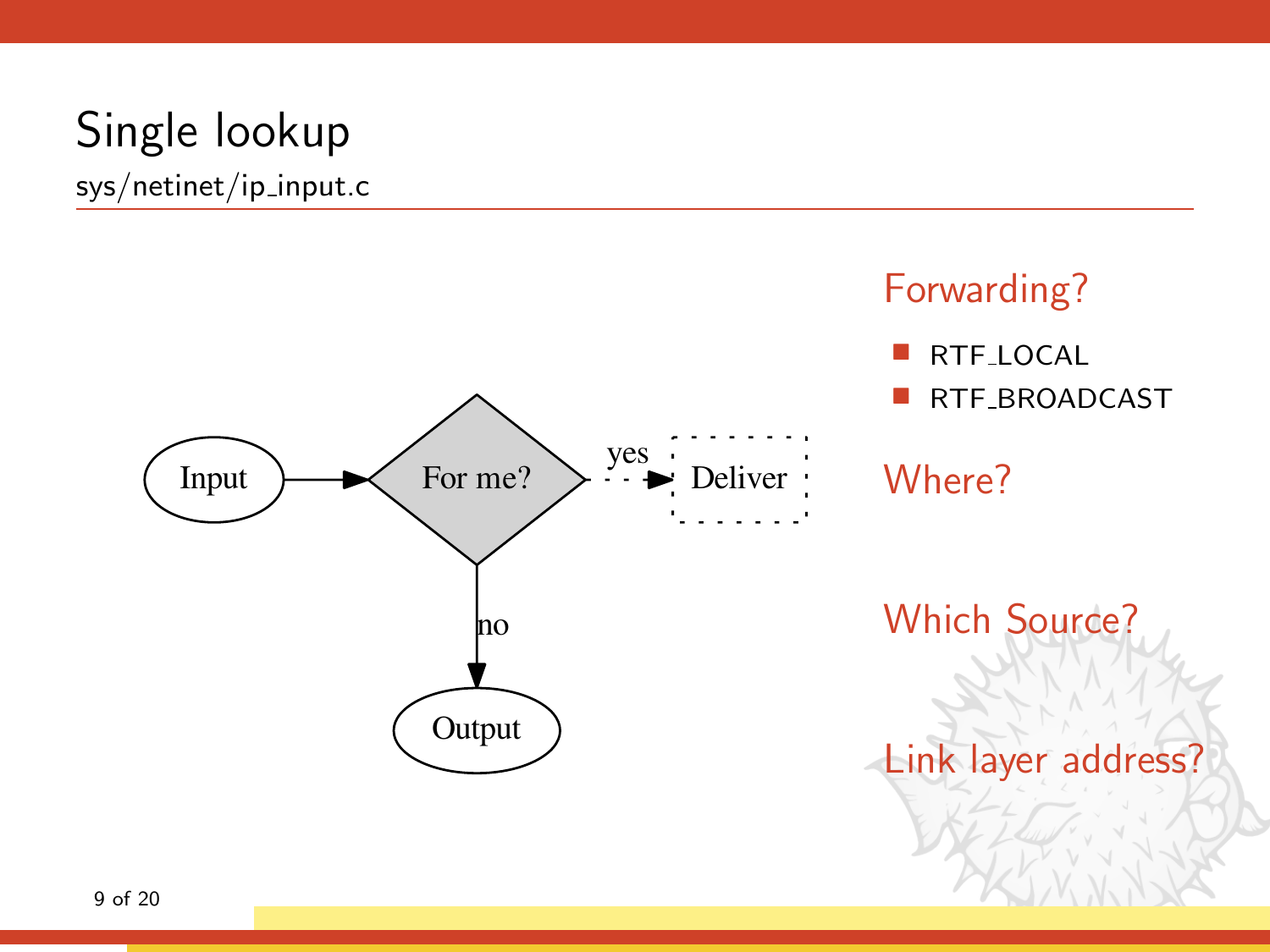sys/netinet/ip input.c



#### Forwarding?

- RTF LOCAL
- RTF BROADCAST

#### Where?

 $r_{\text{right}}$ 

Which Source?

Link layer address?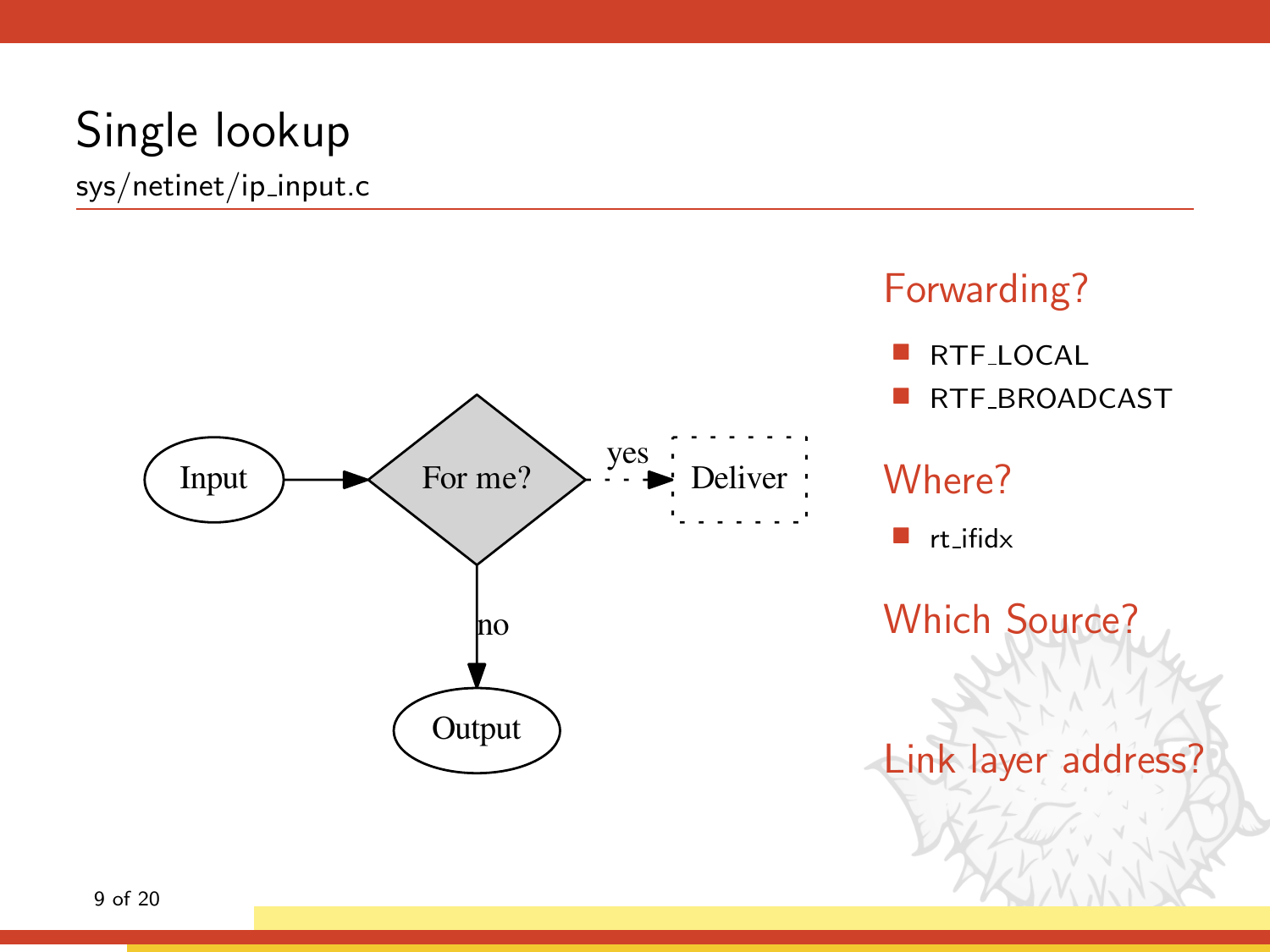sys/netinet/ip input.c



#### Forwarding?

- RTF LOCAL
- RTF BROADCAST

#### Where?

 $r_{\text{right}}$ 

Which Source?

rt ifa

Link layer address?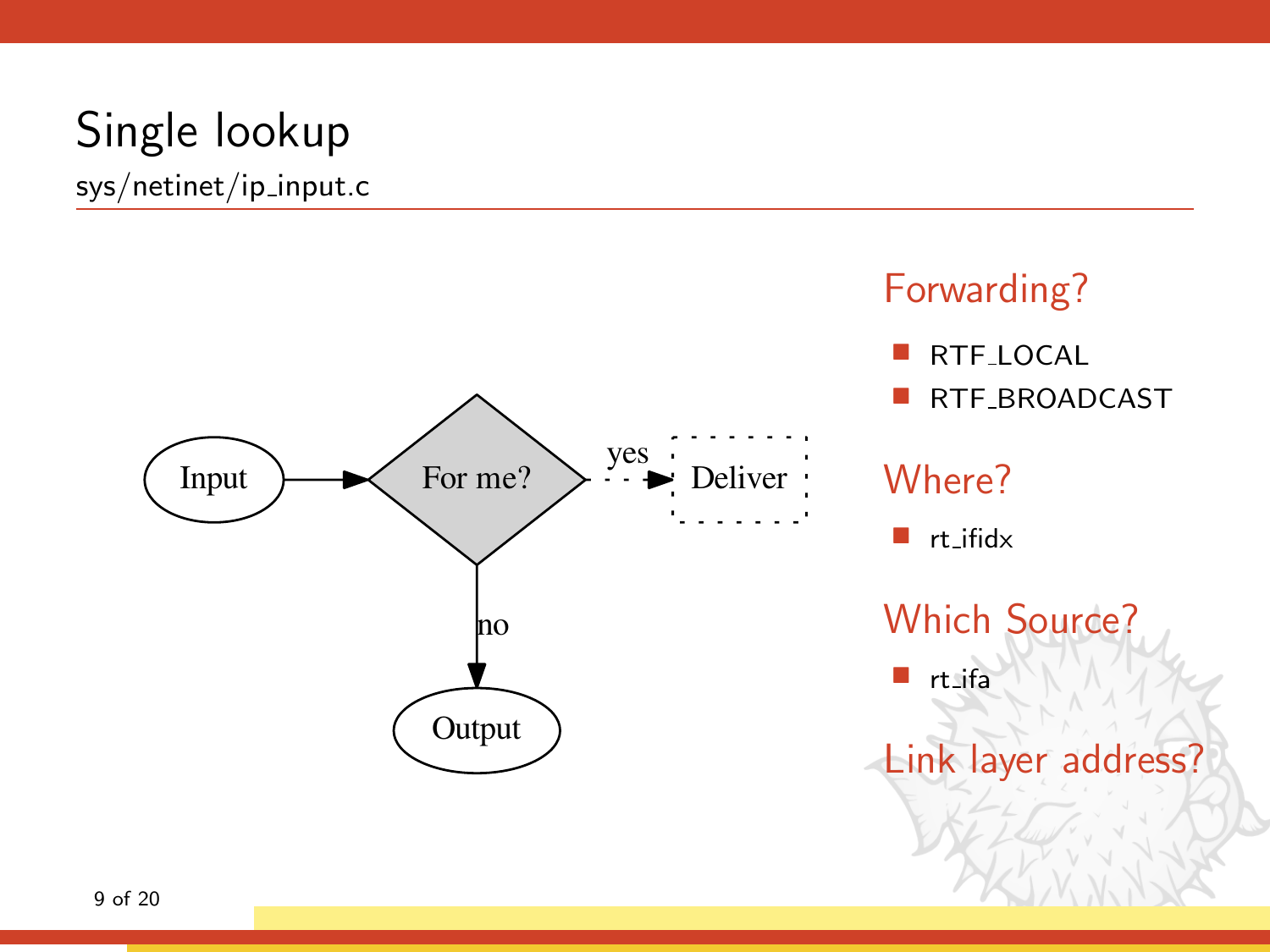sys/netinet/ip input.c



#### Forwarding?

- RTF LOCAL
- RTF\_BROADCAST

#### Where?

 $r_{\text{right}}$ 

Which Source?

rt ifa

Link layer address?

rt gateway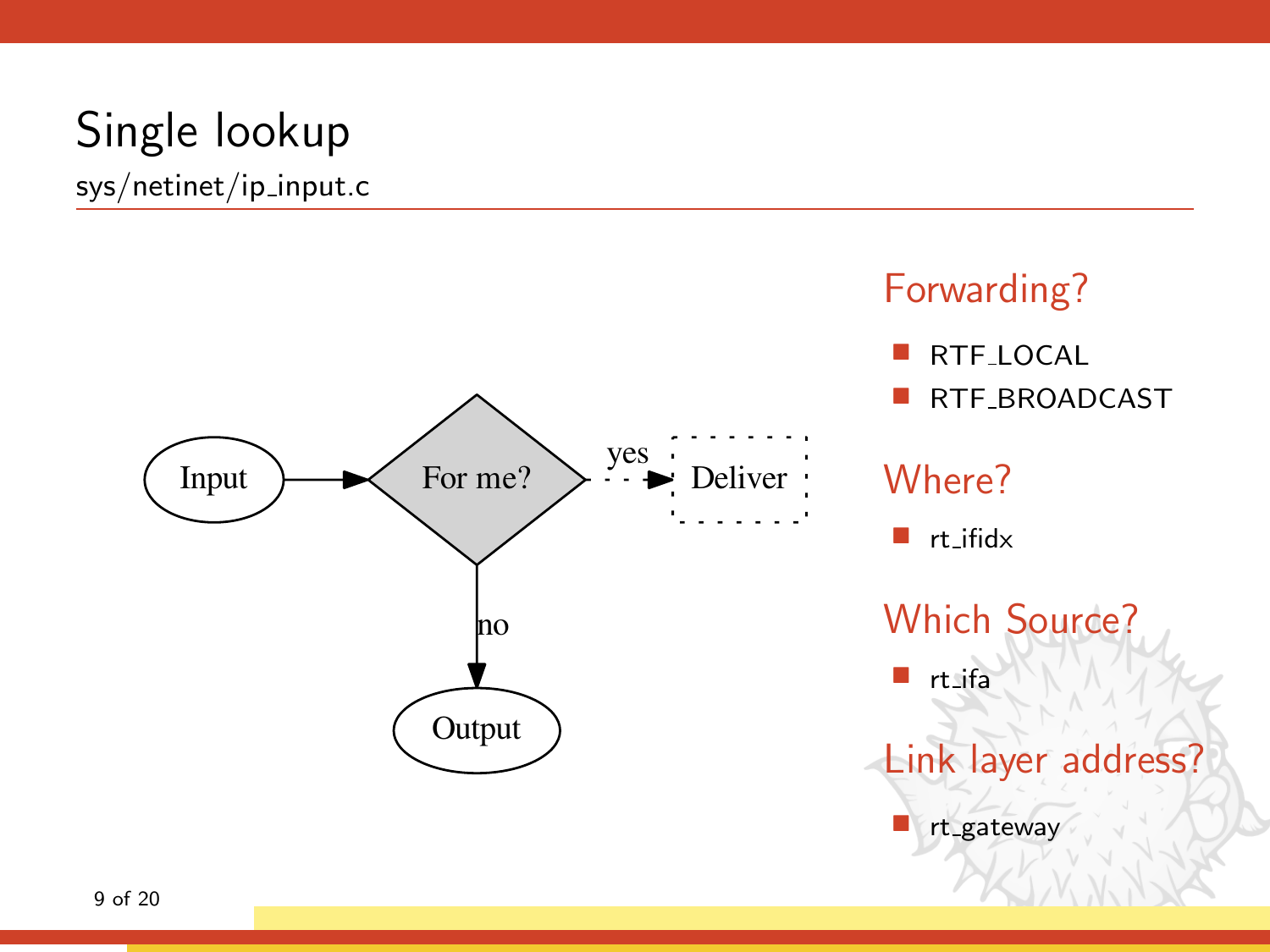### Gateway route

sys/net/route.c



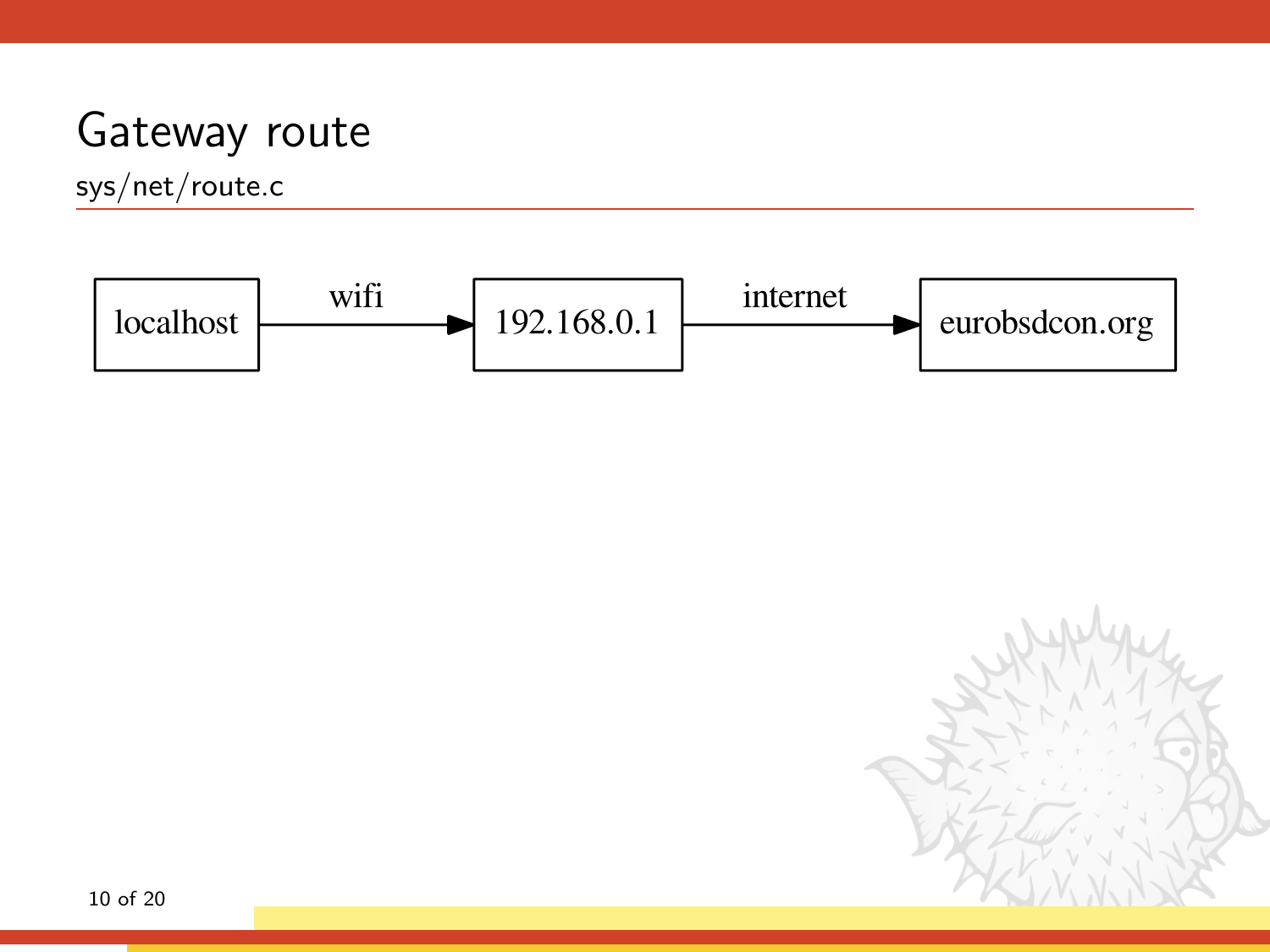#### Gateway route

sys/net/route.c



\$ netstat -rnf inet

Routing tables

Internet:

| Destination  | Gateway           | Flags   | Refs | Use | Mtu | Prio Iface        |
|--------------|-------------------|---------|------|-----|-----|-------------------|
| default      | 192.168.0.1       | UGS     | 20   | 420 |     | 8 iwm0            |
| 192.168.0/24 | 192.168.0.6       | UC      | 2    | 10  | Ξ.  | 4 iwm0            |
| 192.168.0.1  | 00:05:43:11:3e:26 | UHLch   |      | 241 |     | 4 <sub>ivm0</sub> |
| 192.168.0.6  | @0:bc:24:bd:af:7c | TIHT. 1 |      |     |     | 4 iwm0            |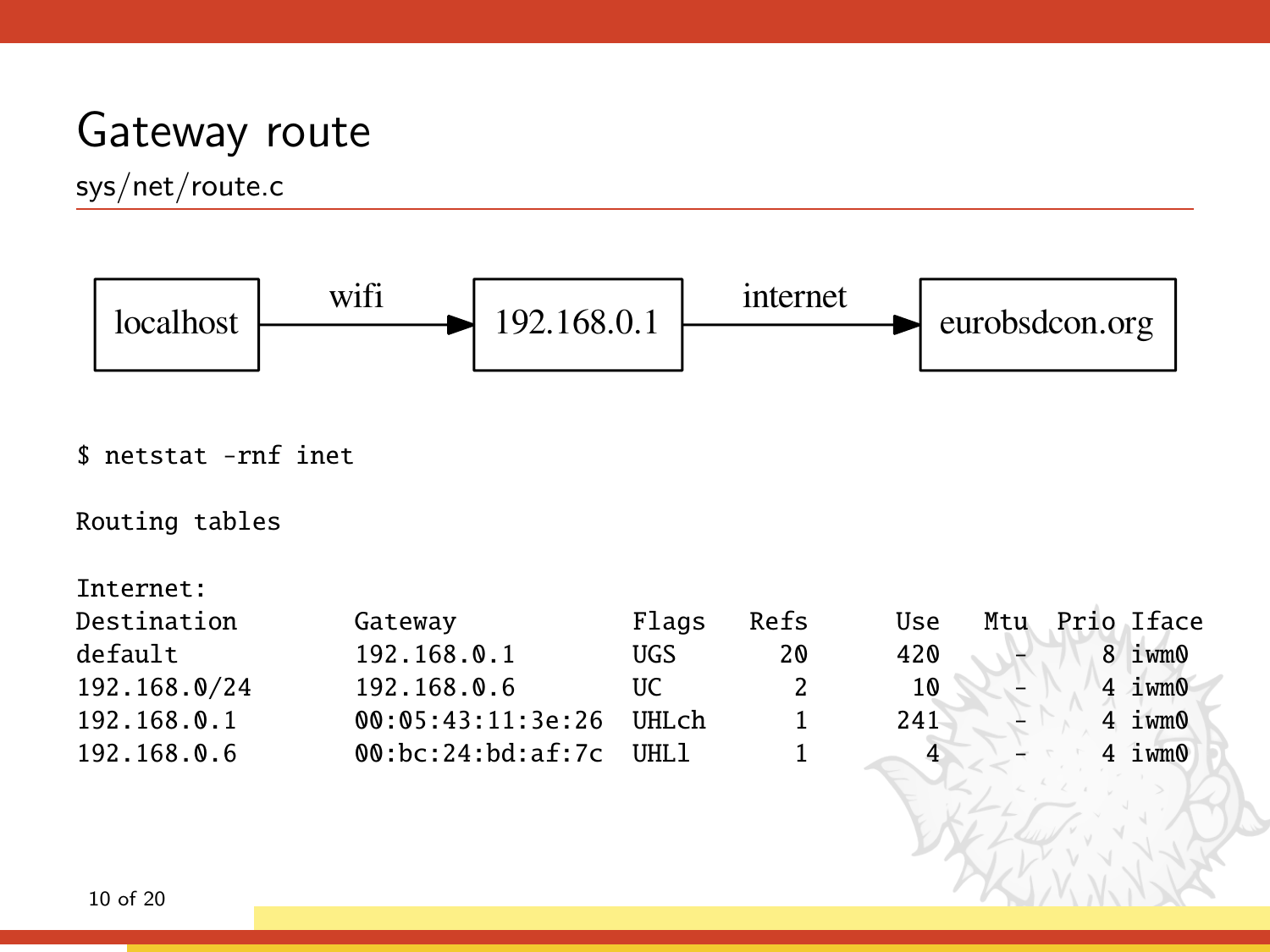sys/net/if ethersubr.c

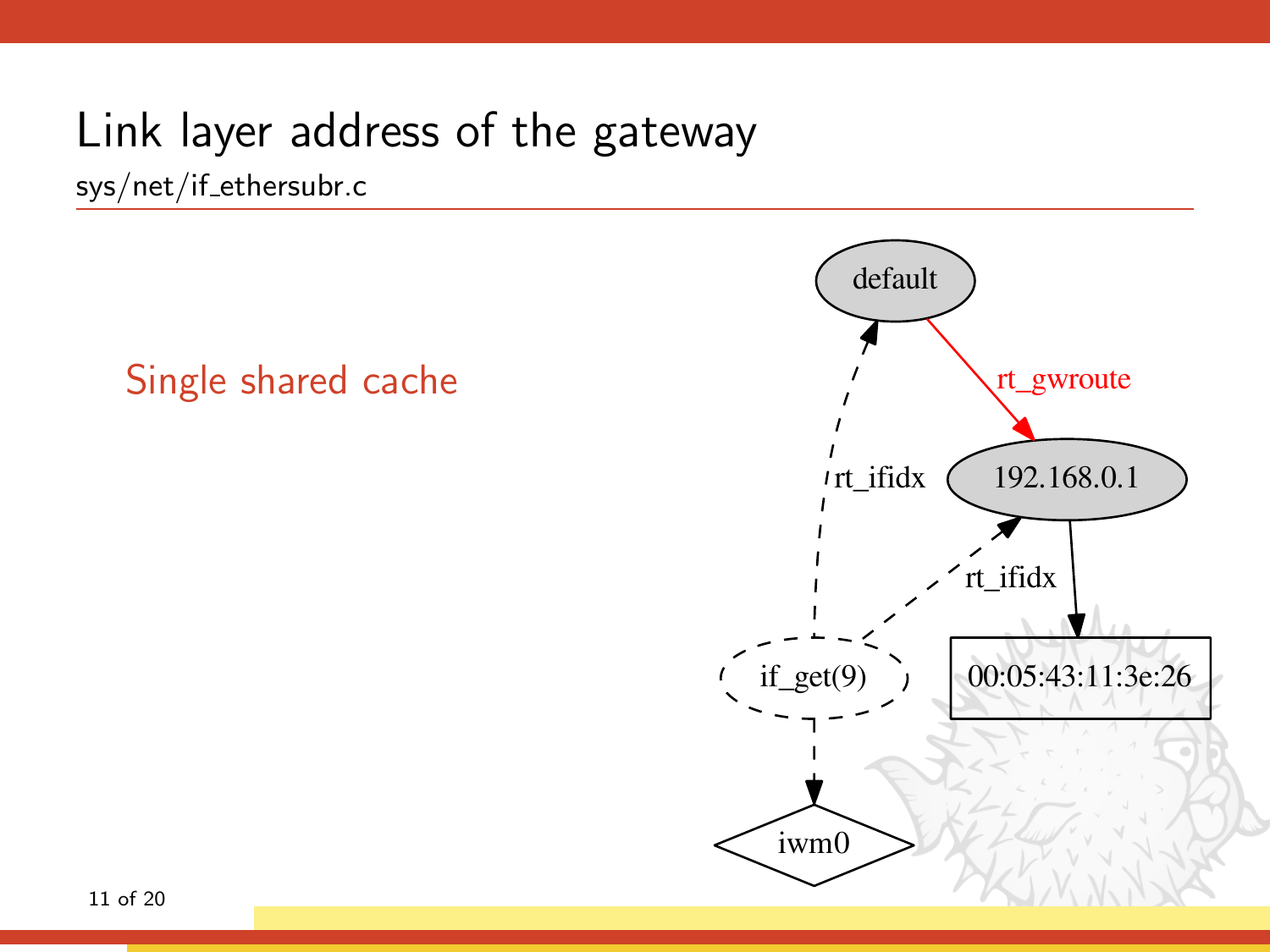sys/net/if ethersubr.c

#### Single shared cache

Proxy reference count

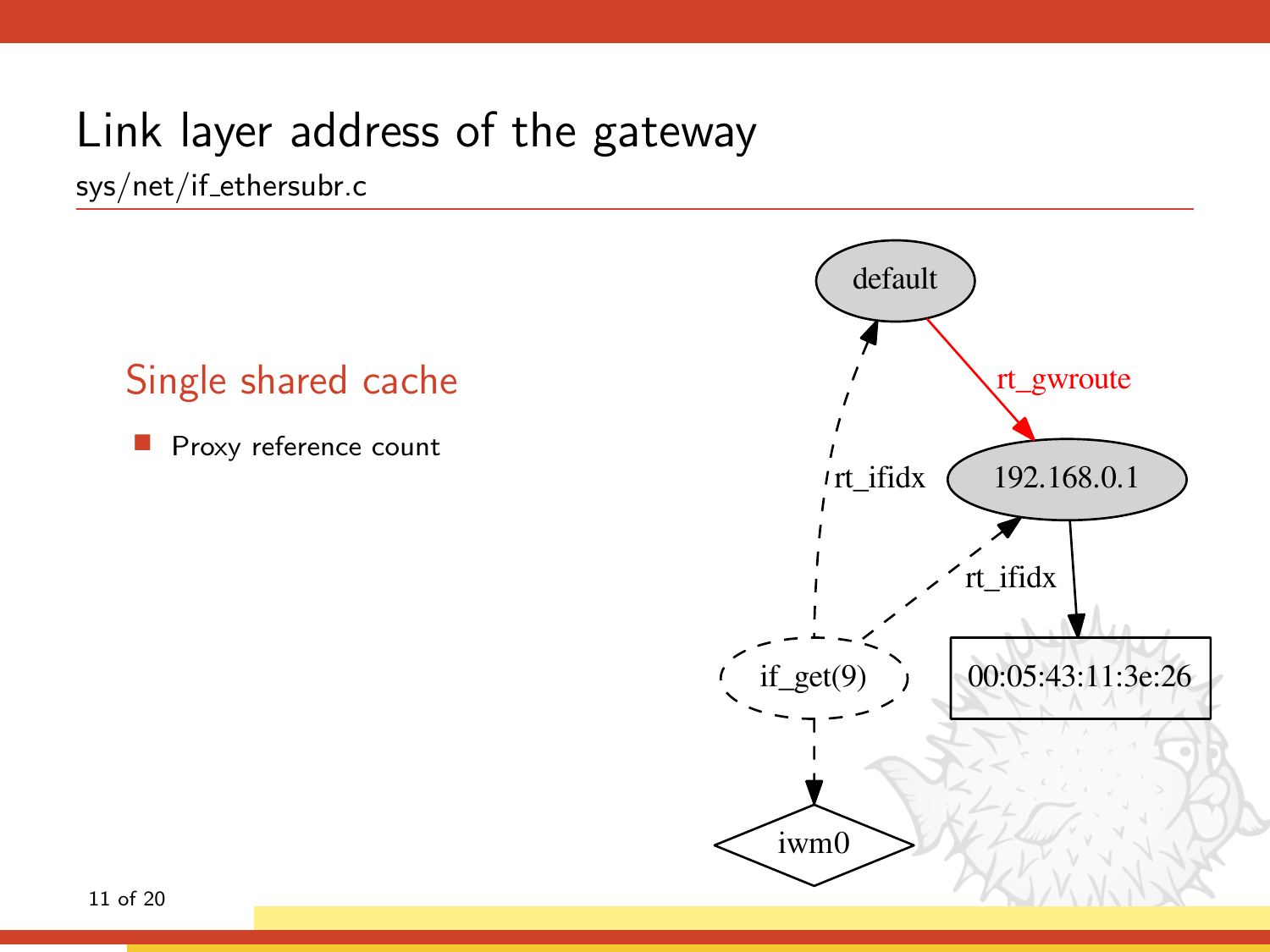sys/net/if ethersubr.c

- Proxy reference count
- Immutable pointer

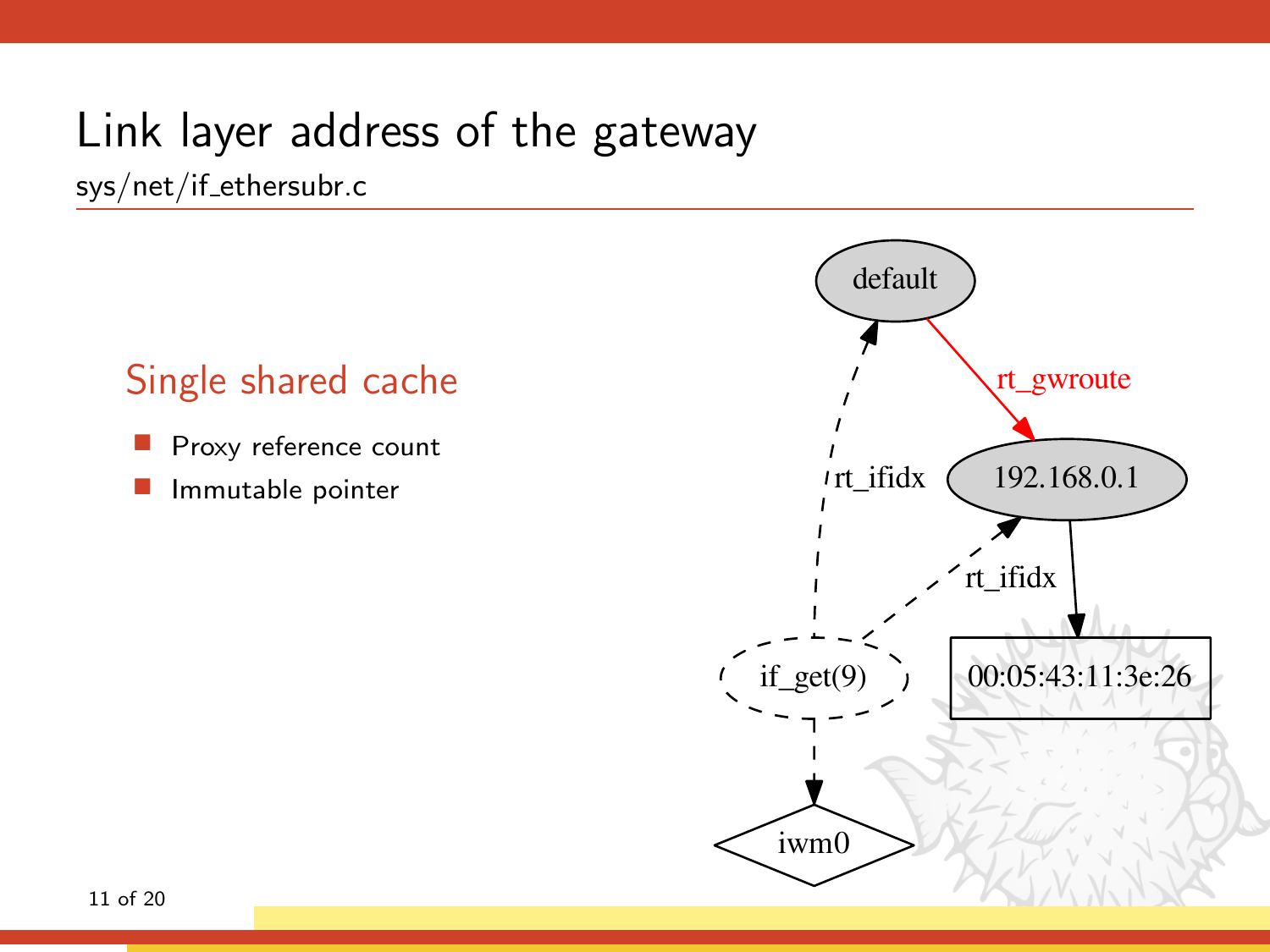sys/net/if ethersubr.c

- Proxy reference count
- Immutable pointer
- Flag it RTF CACHED

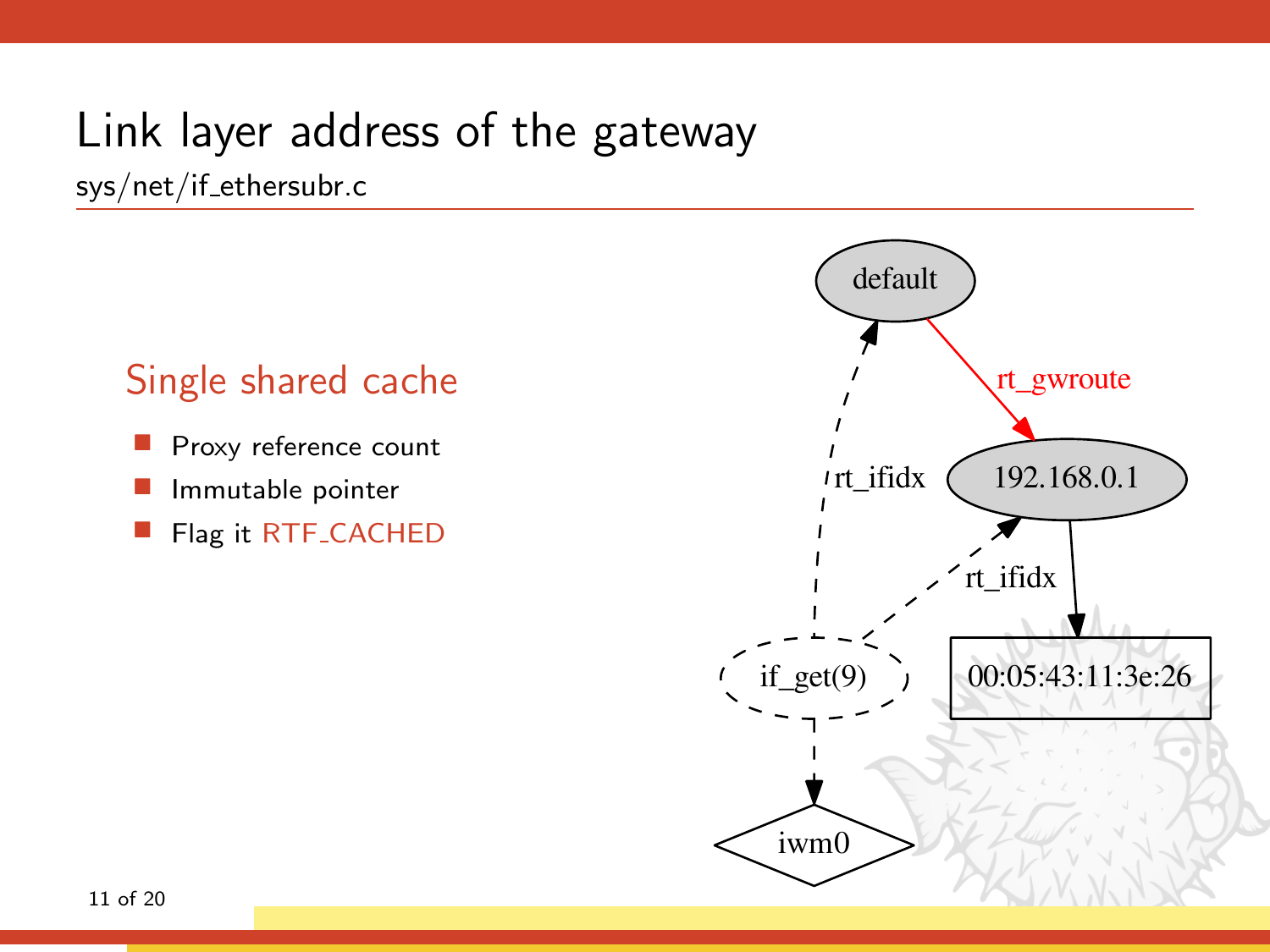sys/net/if ethersubr.c

- Proxy reference count
- Immutable pointer
- Flag it RTF CACHED
- Checks during insertion
	- □ No second route lookup

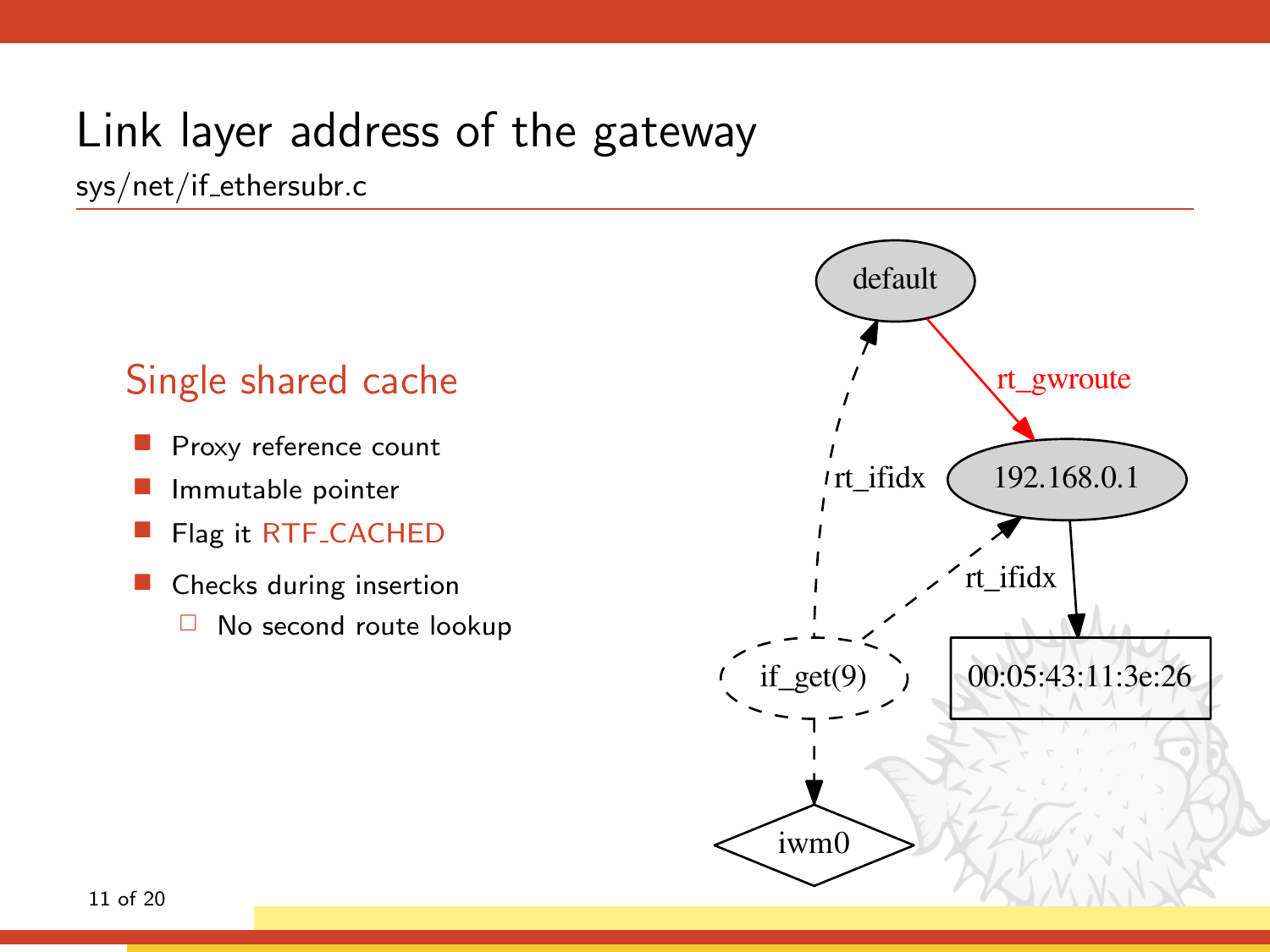sys/net/if ethersubr.c

- Proxy reference count
- Immutable pointer
- Flag it RTF CACHED
- Checks during insertion No second route lookup
- No atomic operations

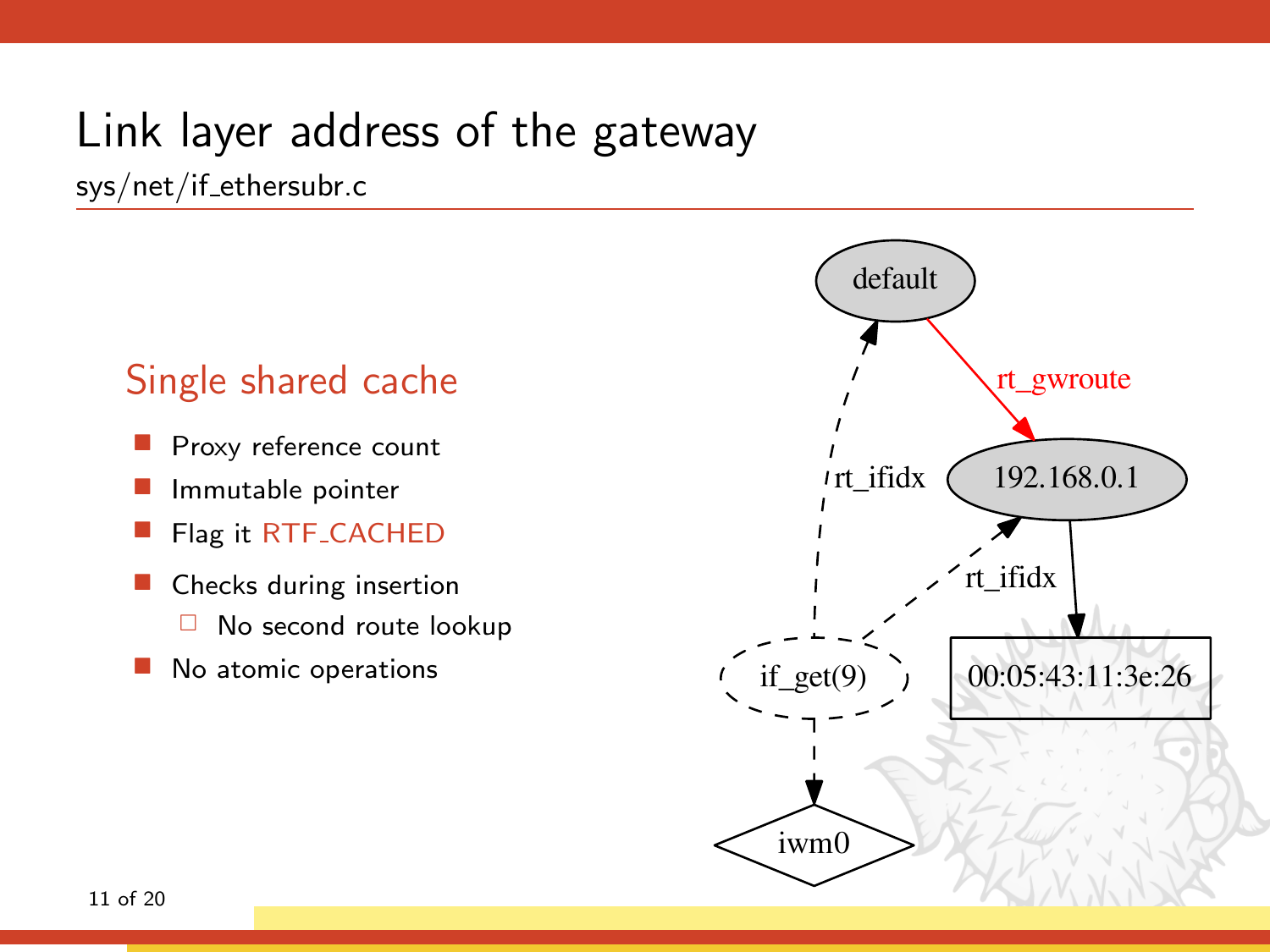sys/net/radix\_mpath.c



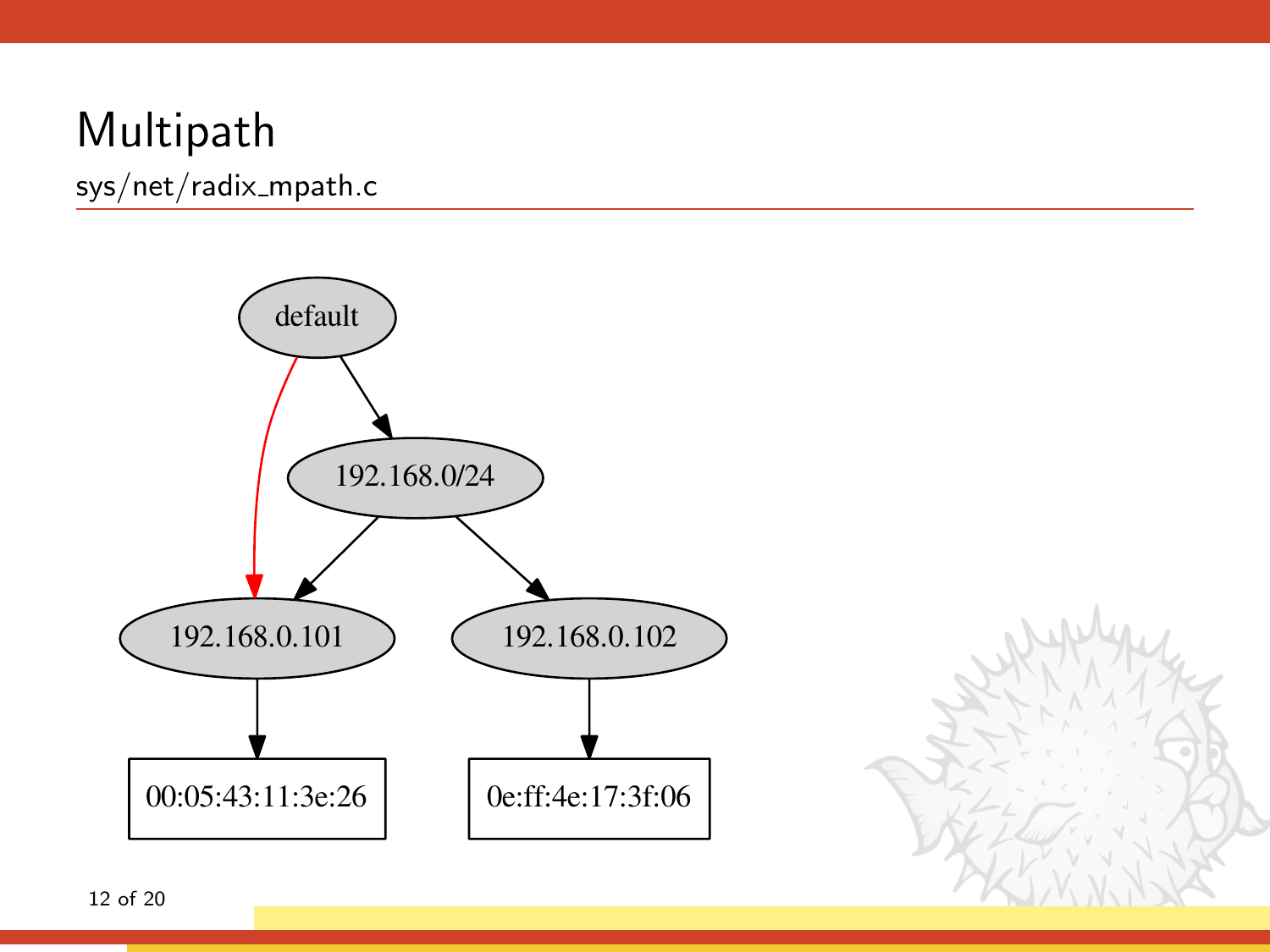sys/net/radix\_mpath.c

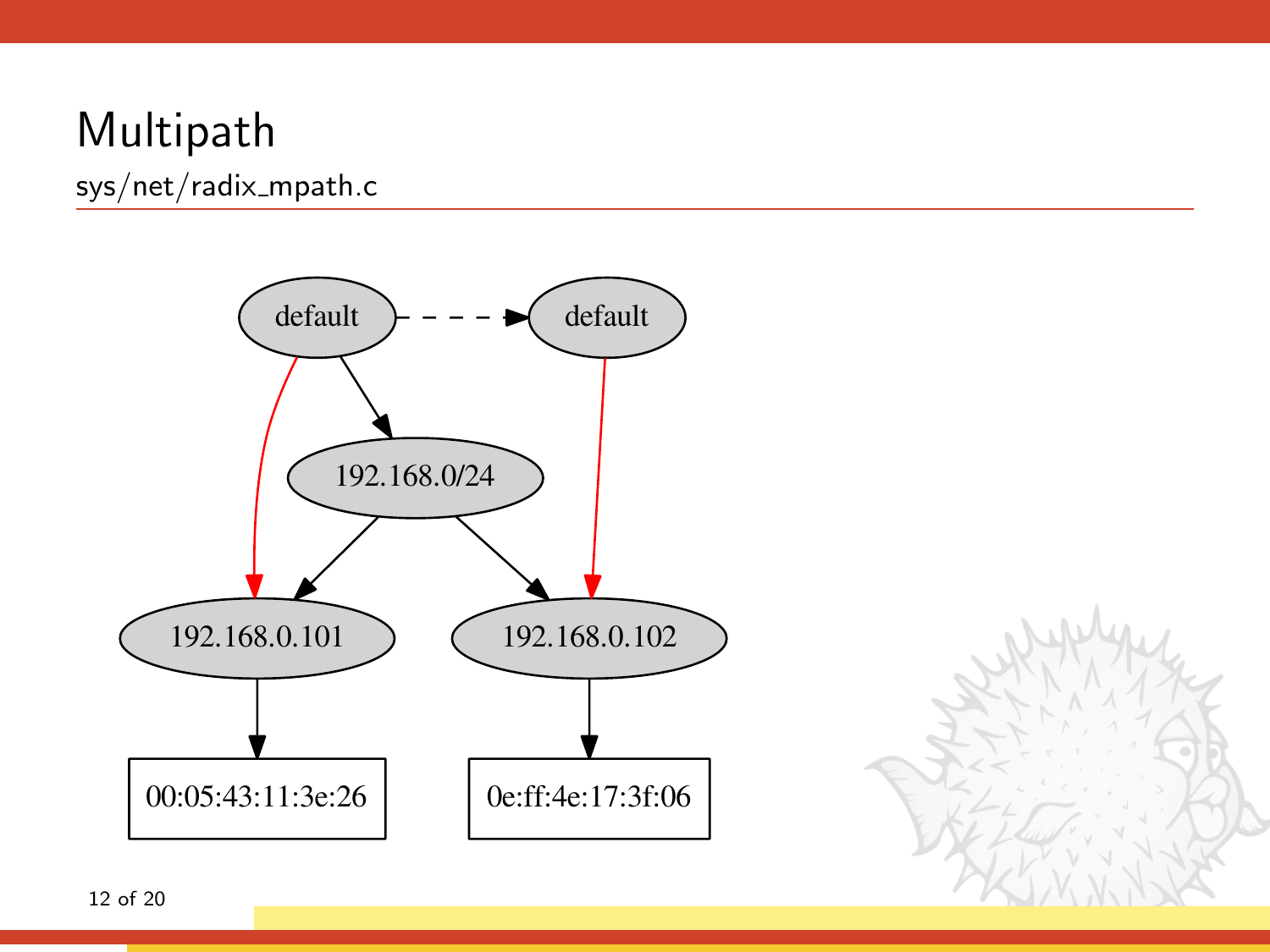sys/net/radix\_mpath.c

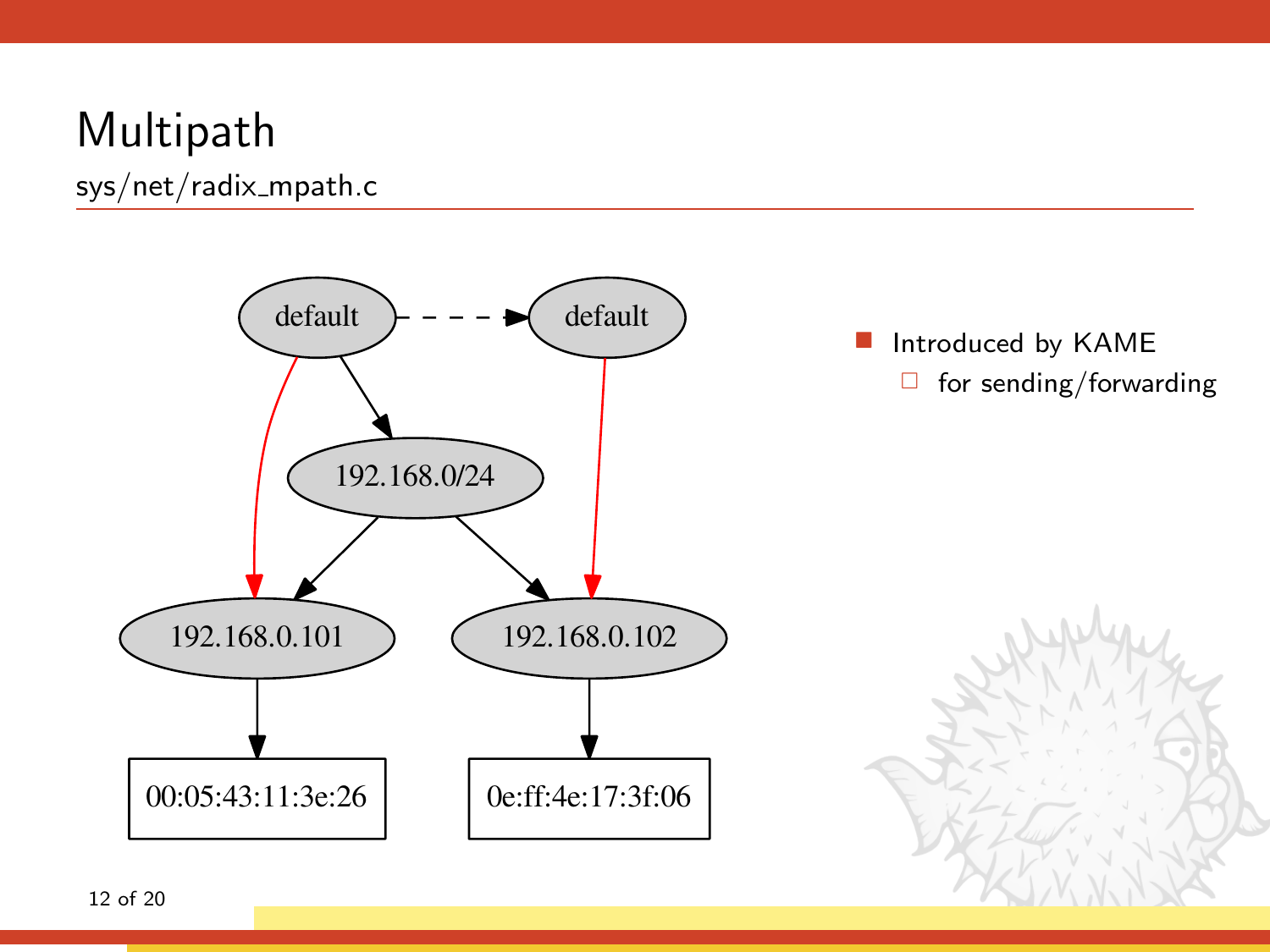sys/net/radix\_mpath.c



- **Introduced by KAME** 
	- $\Box$  for sending/forwarding
- I Identical keys in the tree
	- $\Box$  different priority, or
	- $\Box$  different gateway

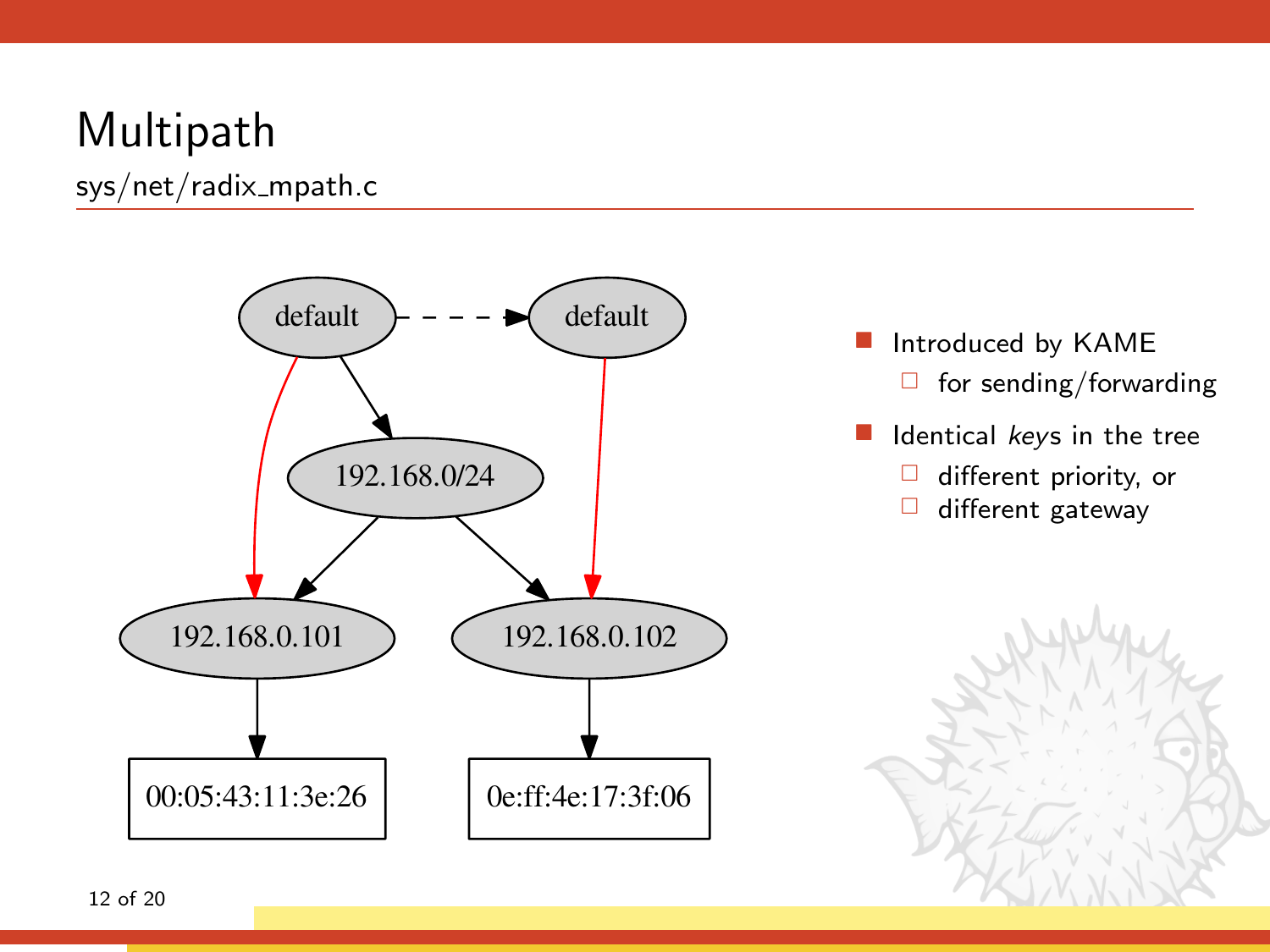sys/net/radix\_mpath.c



- **Introduced by KAME** 
	- $\Box$  for sending/forwarding
- Identical keys in the tree
	- $\Box$  different priority, or
	- $\Box$  different gateway
- Extended to
	- □ Connected routes
	- ARP proxy entries
	- □ (Multicast groups)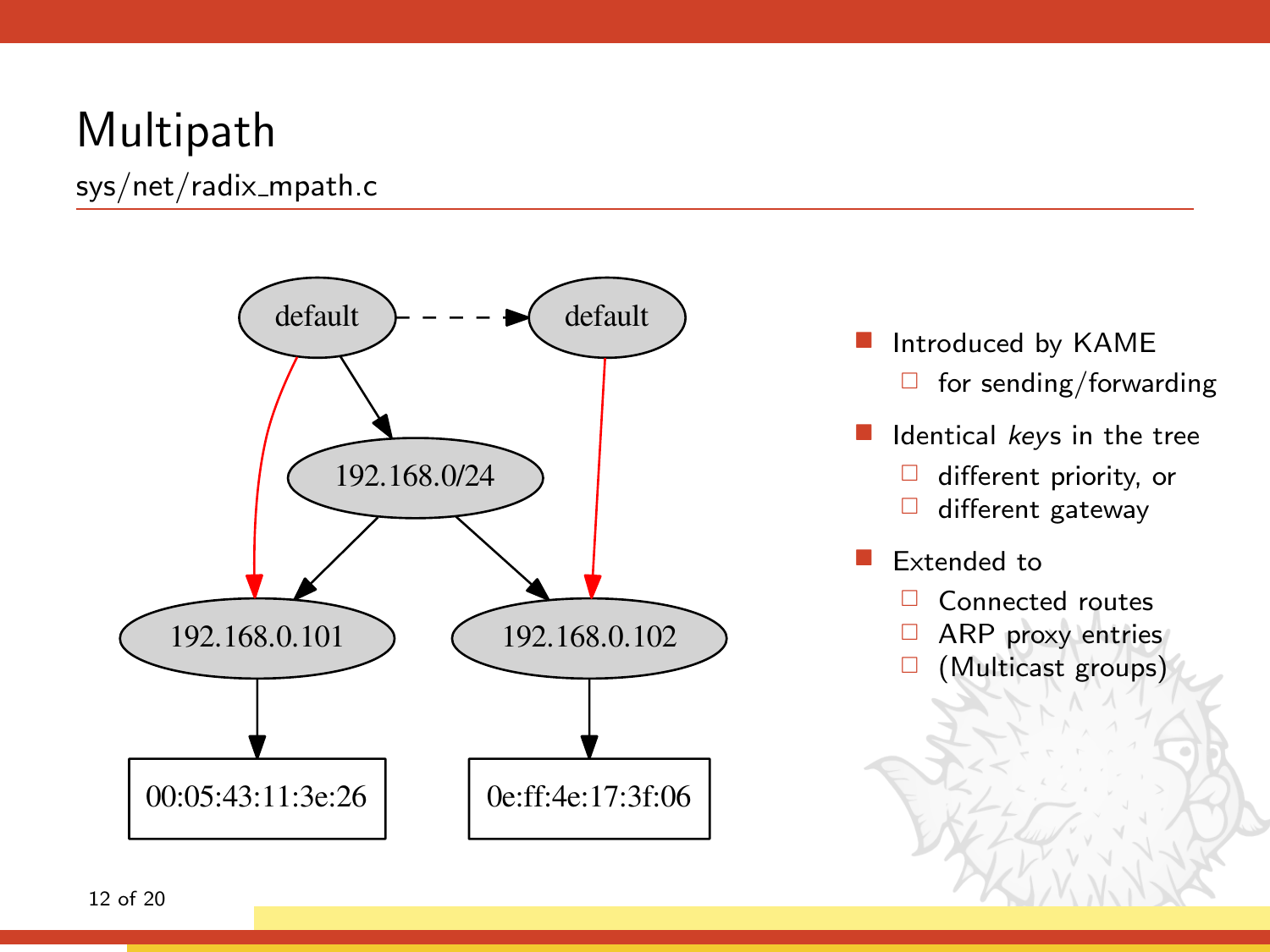## <span id="page-31-0"></span>Agenda

[BSD Routing Table](#page-3-0)

[Refined Interface](#page-11-0)

[New data structures](#page-31-0)

[Conclusion](#page-42-0)

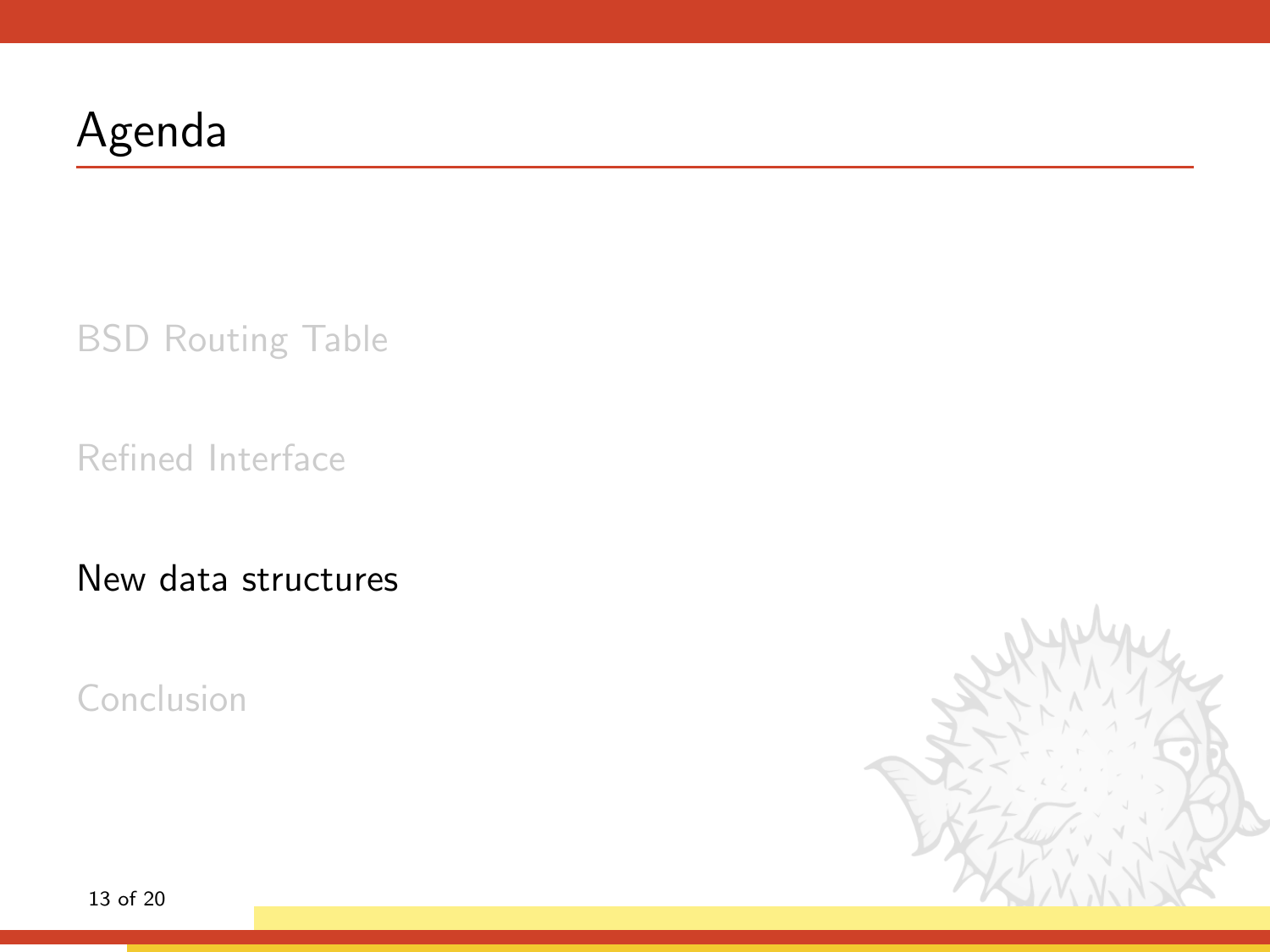#### Why? sys/net/radix\_mpath.c

```
/*
* Stolen from radix.c rn addroute().
* This is nasty code with a certain amount of magic and dragons.
[...]
*/
```
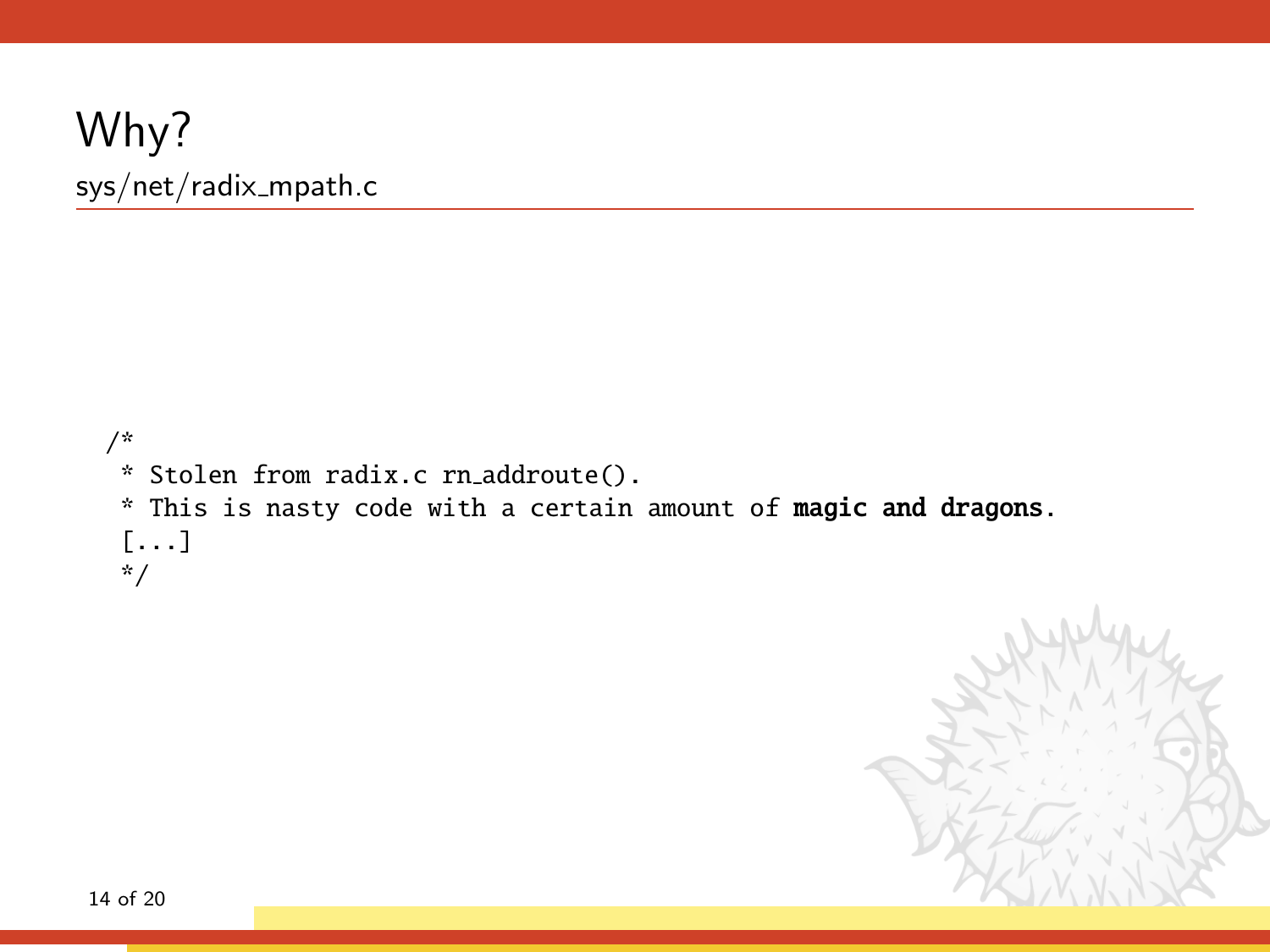sys/net/rtable.c



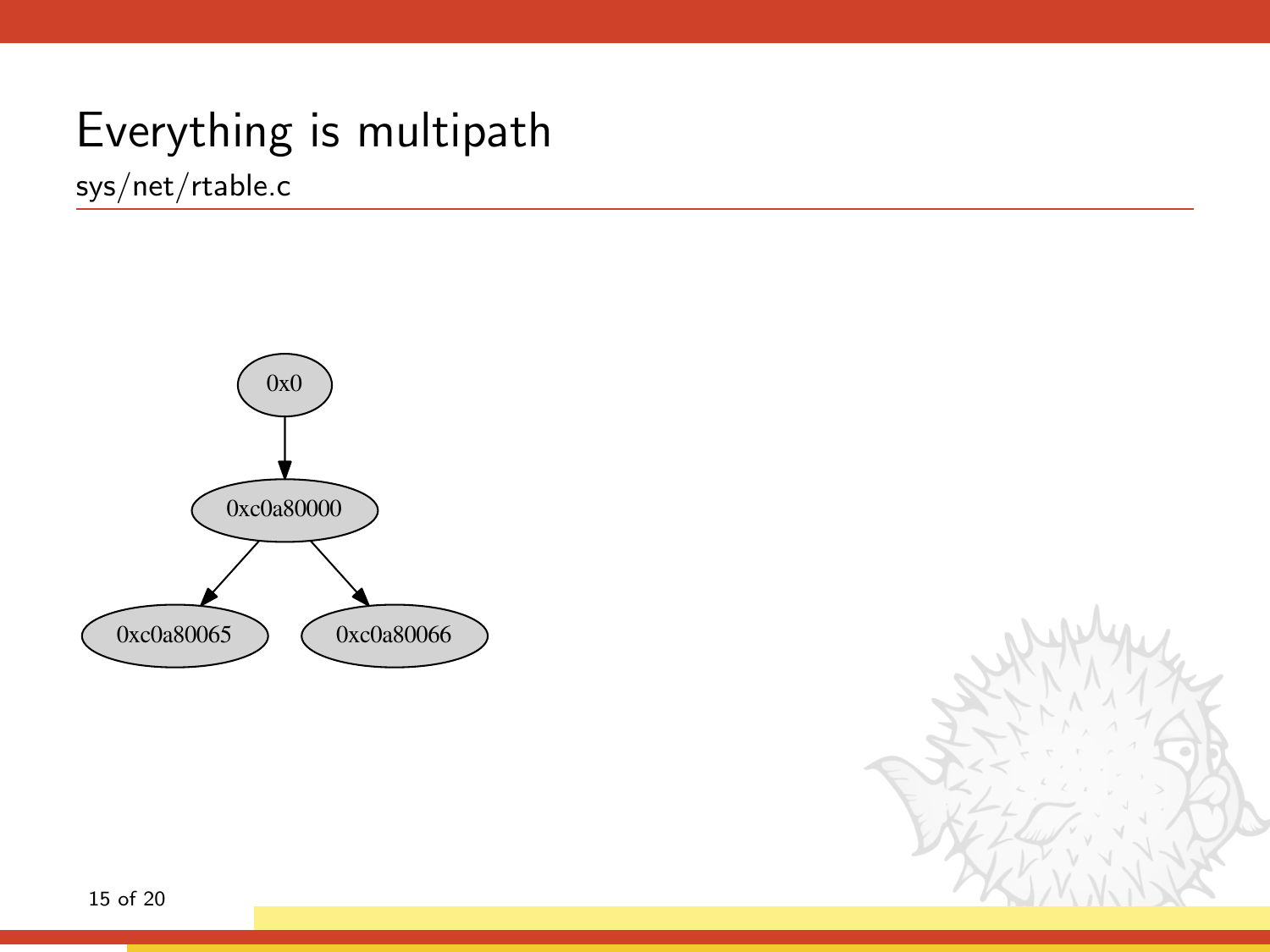

- Data structure separation
	- $\Box$  network agnostic
	- $\Box$  value is a pointer

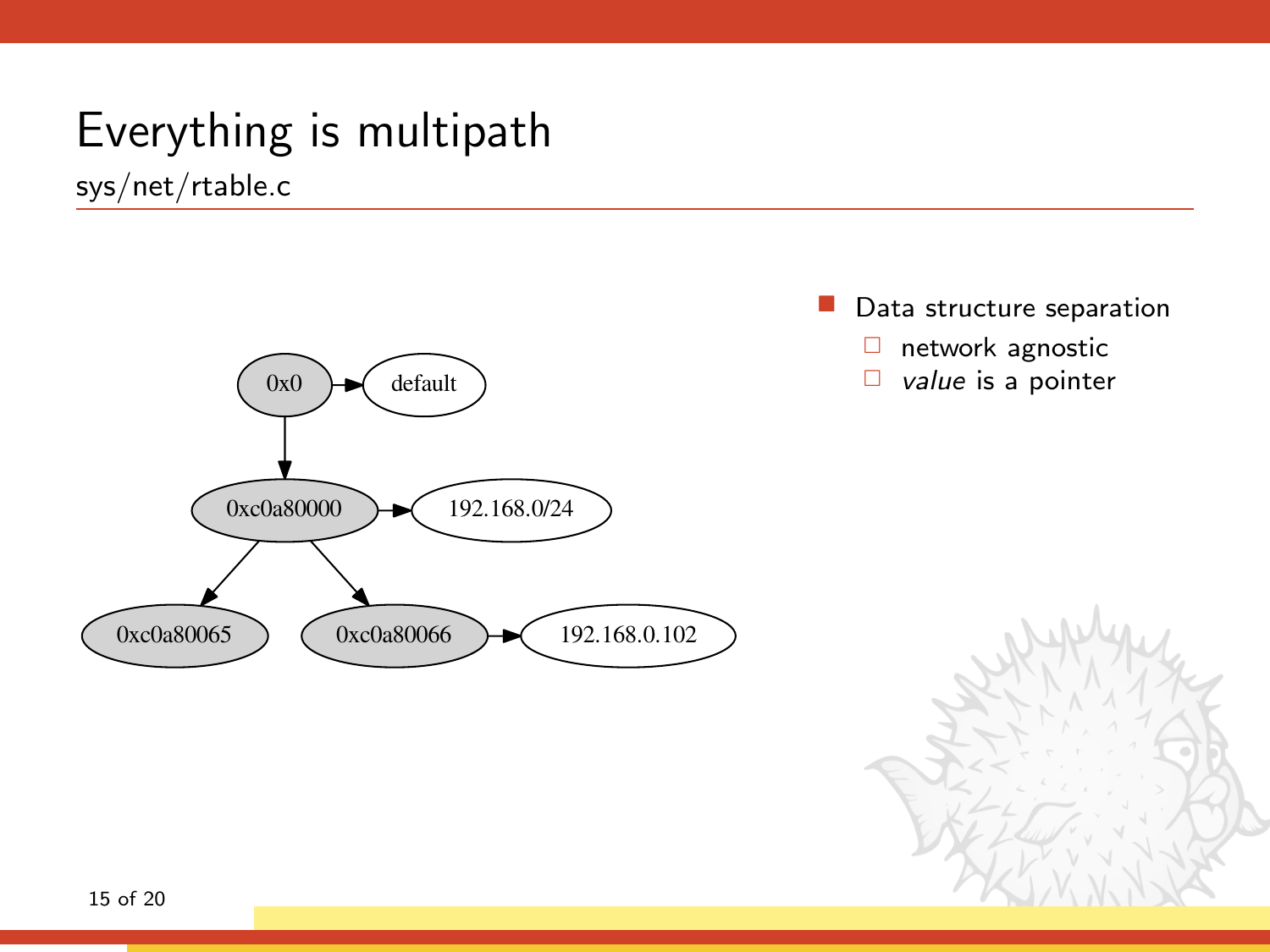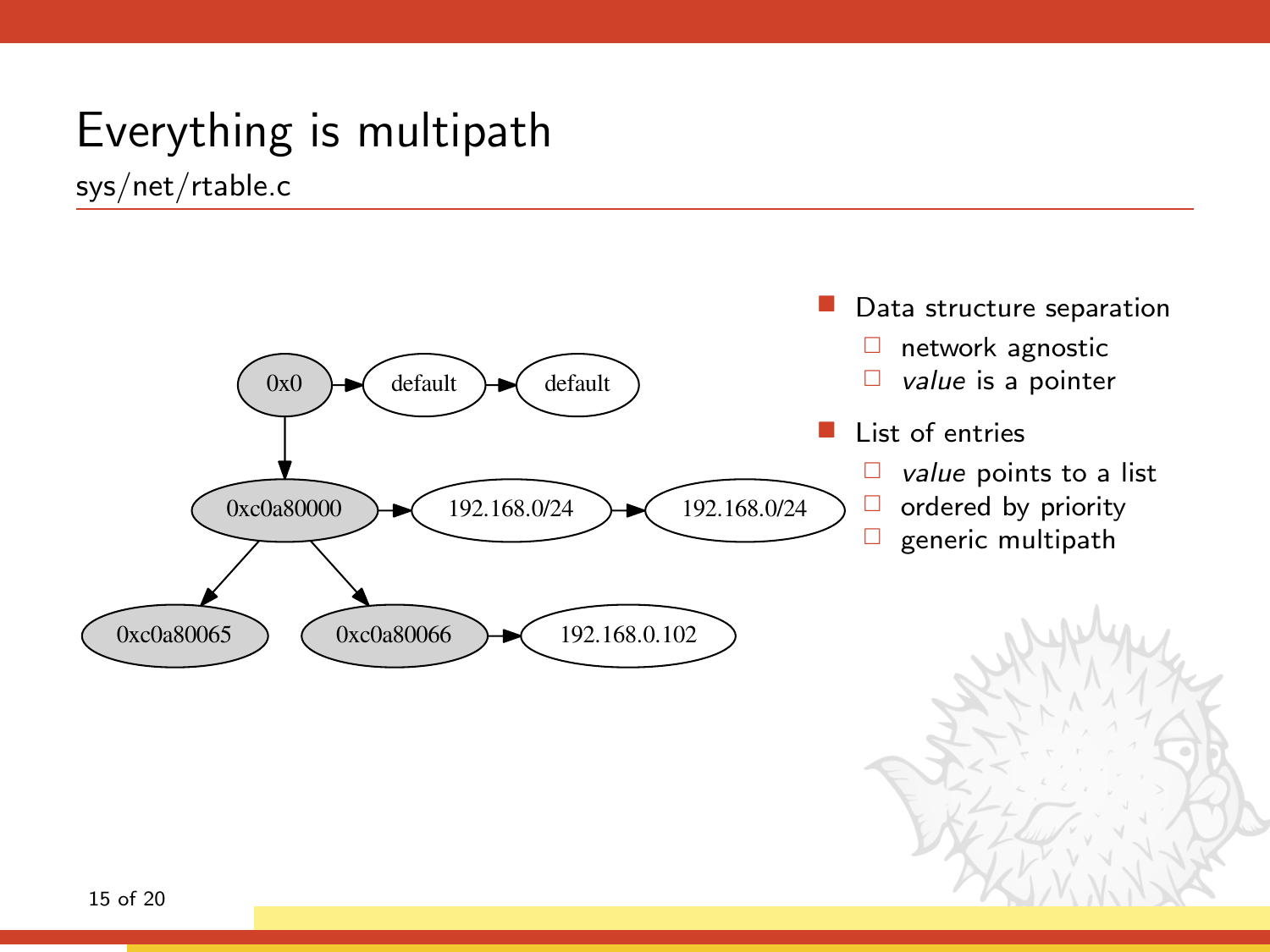

- Data structure separation
	- $\Box$  network agnostic
	- $\Box$  value is a pointer
- List of entries
	- $\Box$  value points to a list
	- $\Box$  ordered by priority
	- $\Box$  generic multipath
- MP ready
	- different lifetimes
	- $\Box$  separated refcount
	- $\Box$  no backpointer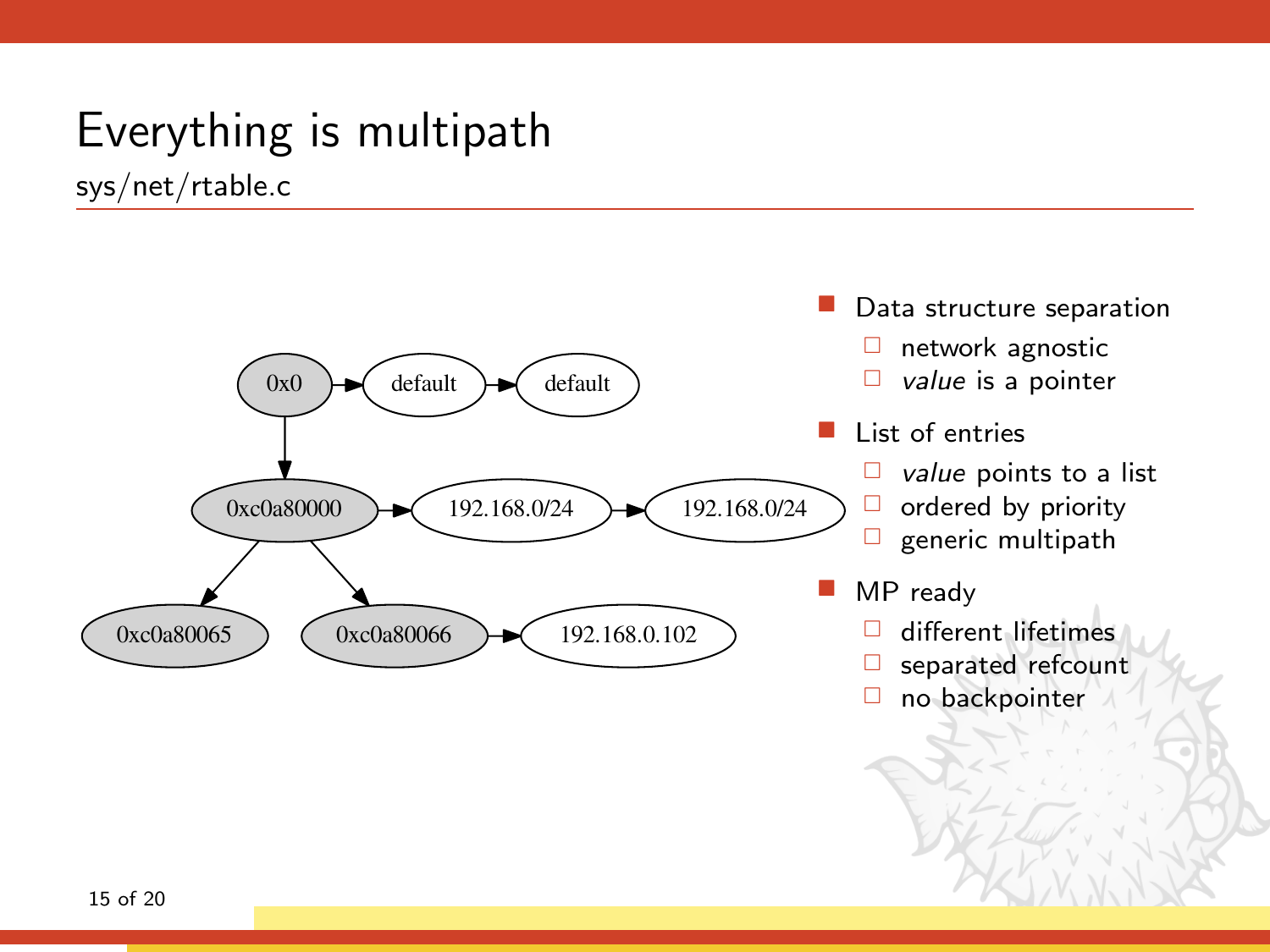sys/net/art.c

### Number of packets received

while sending 800Kpps



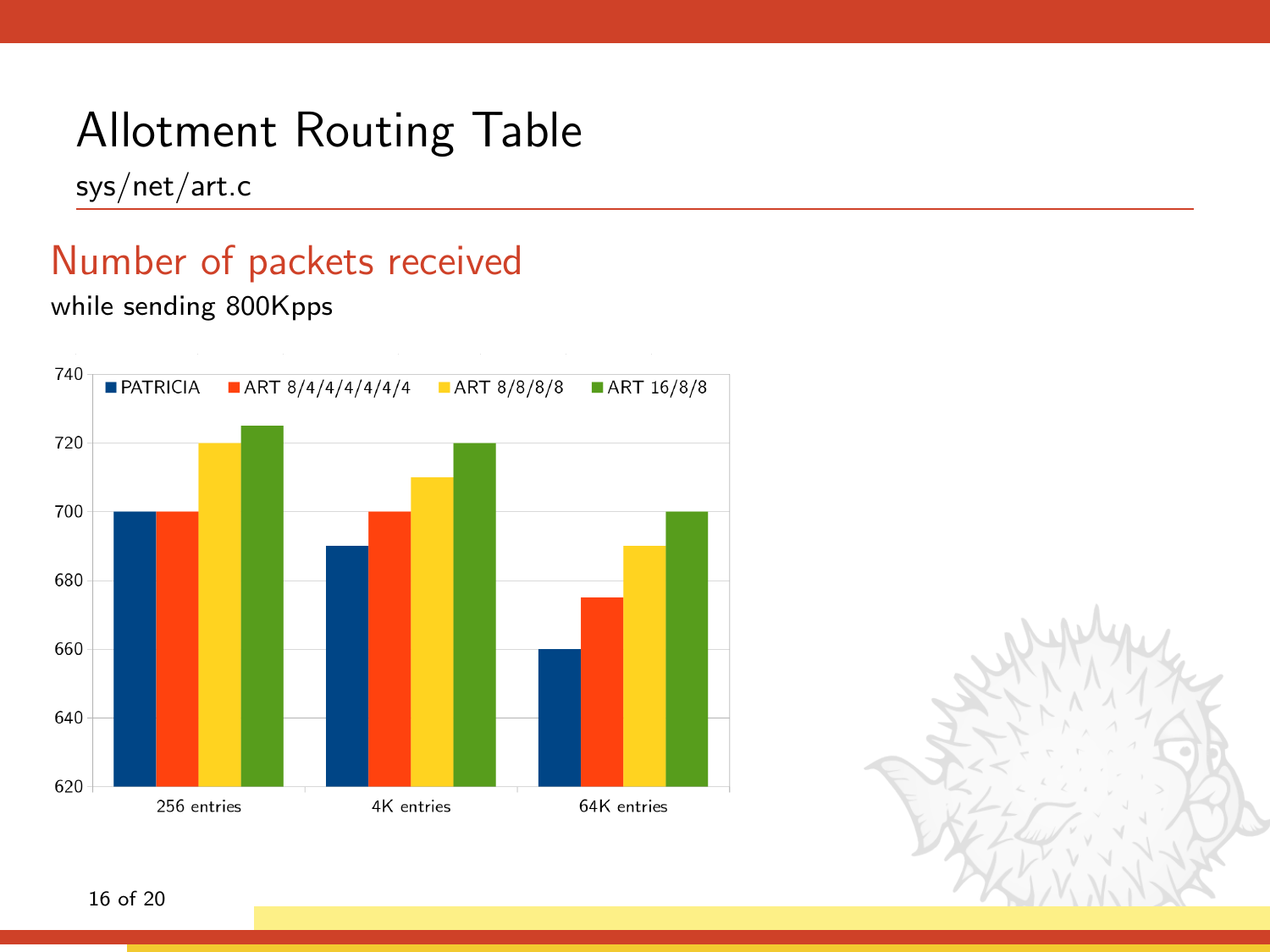sys/net/art.c

#### Number of packets received while sending 800Kpps



#### Shared code & knowledge

Beautiful free software story

 Algorithm from Donald Knuth  $\Box$  patent free

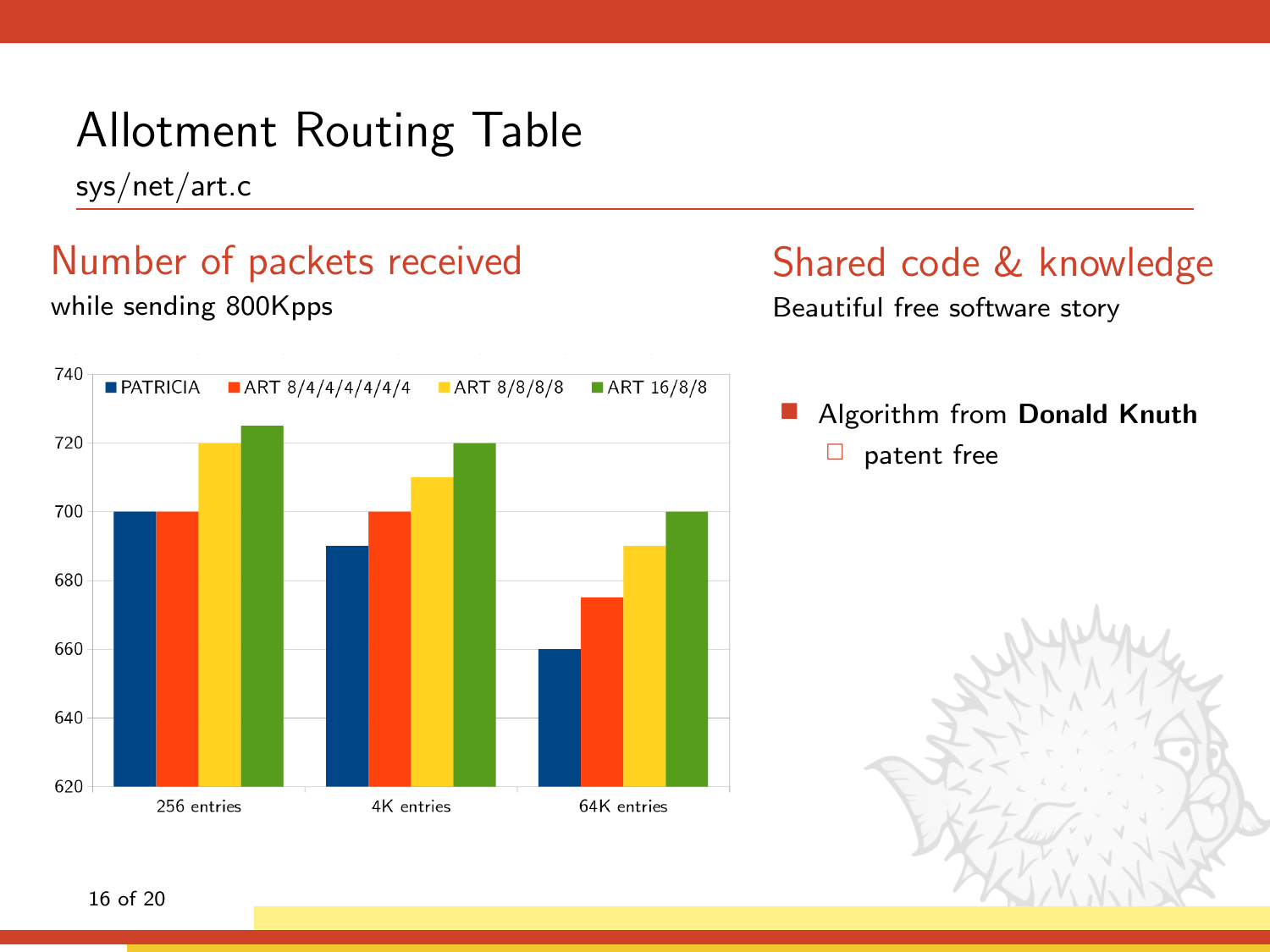sys/net/art.c

#### Number of packets received while sending 800Kpps



# Shared code & knowledge

Beautiful free software story

- Algorithm from Donald Knuth  $\Box$  patent free
- C version by Yoichi Hariguchi
	- $\Box$  documented in a paper
	- □ variable stride length
	- BSD licensed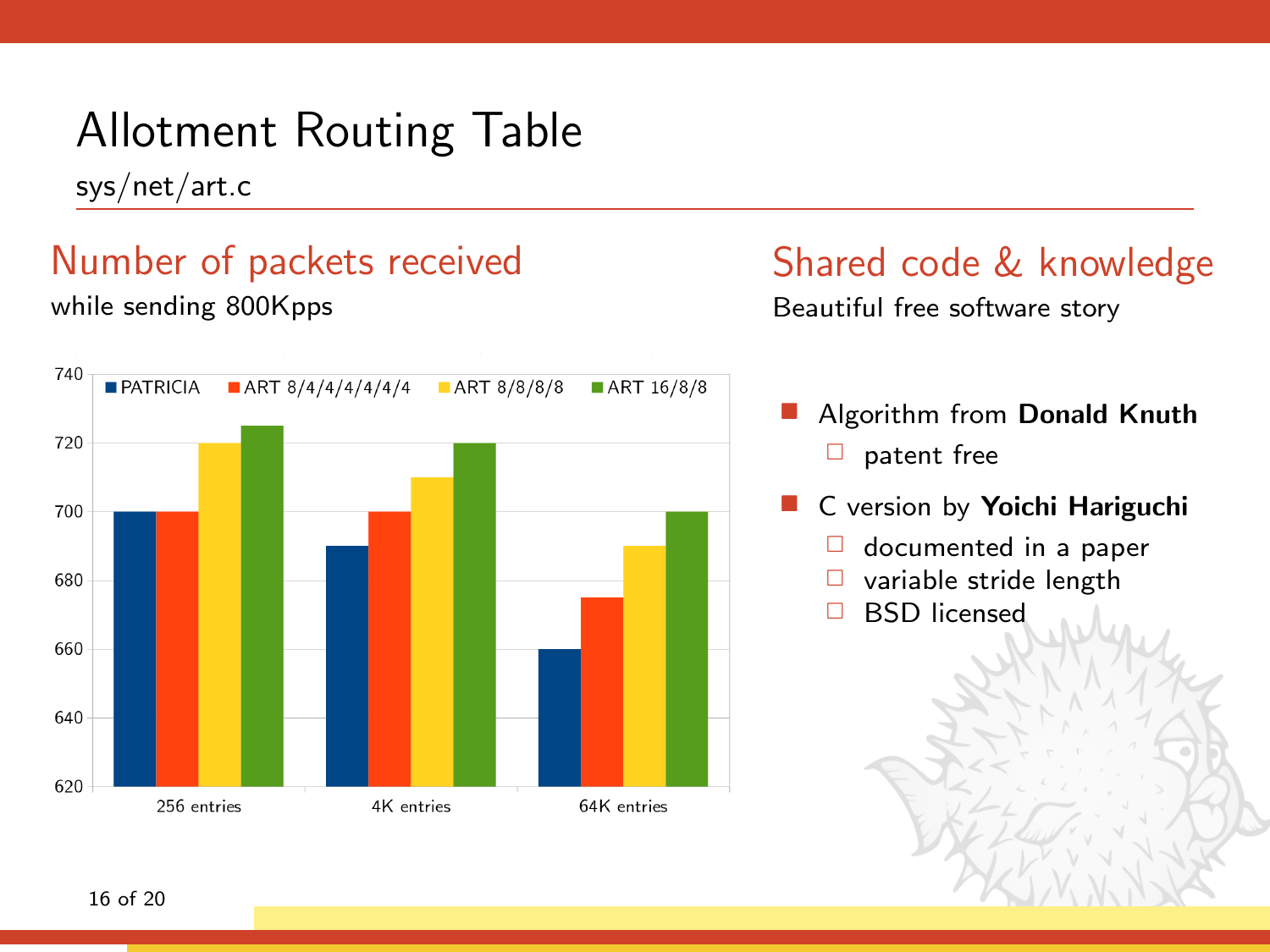sys/net/art.c

#### Number of packets received while sending 800Kpps



#### Shared code & knowledge Beautiful free software story

 Algorithm from Donald Knuth  $\Box$  patent free

- C version by Yoichi Hariguchi
	- $\Box$  documented in a paper
	- $\Box$  variable stride length
	- BSD licensed
- Integrated by Martin Pieuchot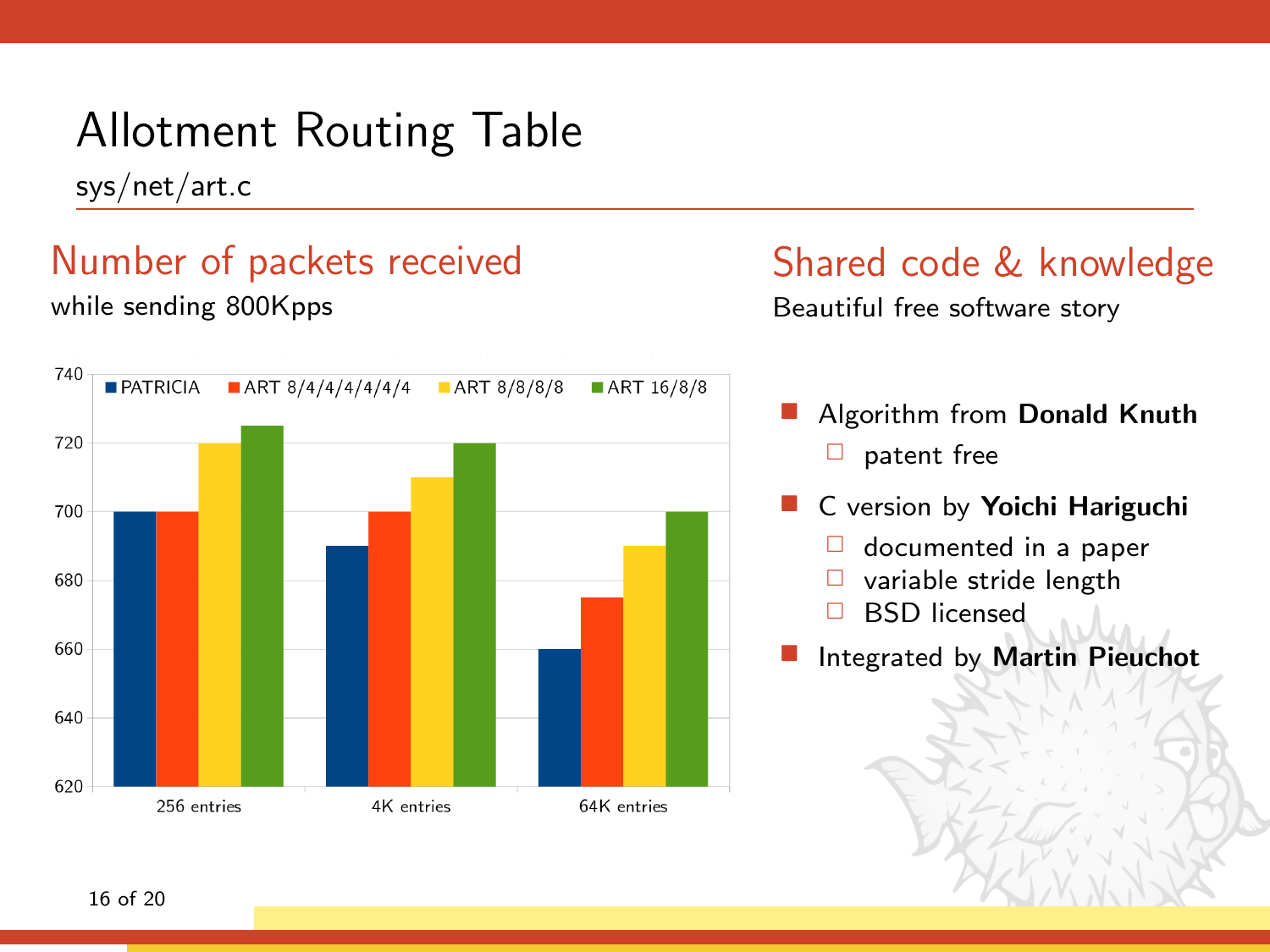sys/net/art.c

#### Number of packets received while sending 800Kpps



# Shared code & knowledge

Beautiful free software story

- Algorithm from Donald Knuth  $\Box$  patent free
- C version by Yoichi Hariguchi
	- $\Box$  documented in a paper
	- variable stride length
	- BSD licensed
- Integrated by Martin Pieuchot
- Lock free lookup by Jonathan Matthew & David Gwynne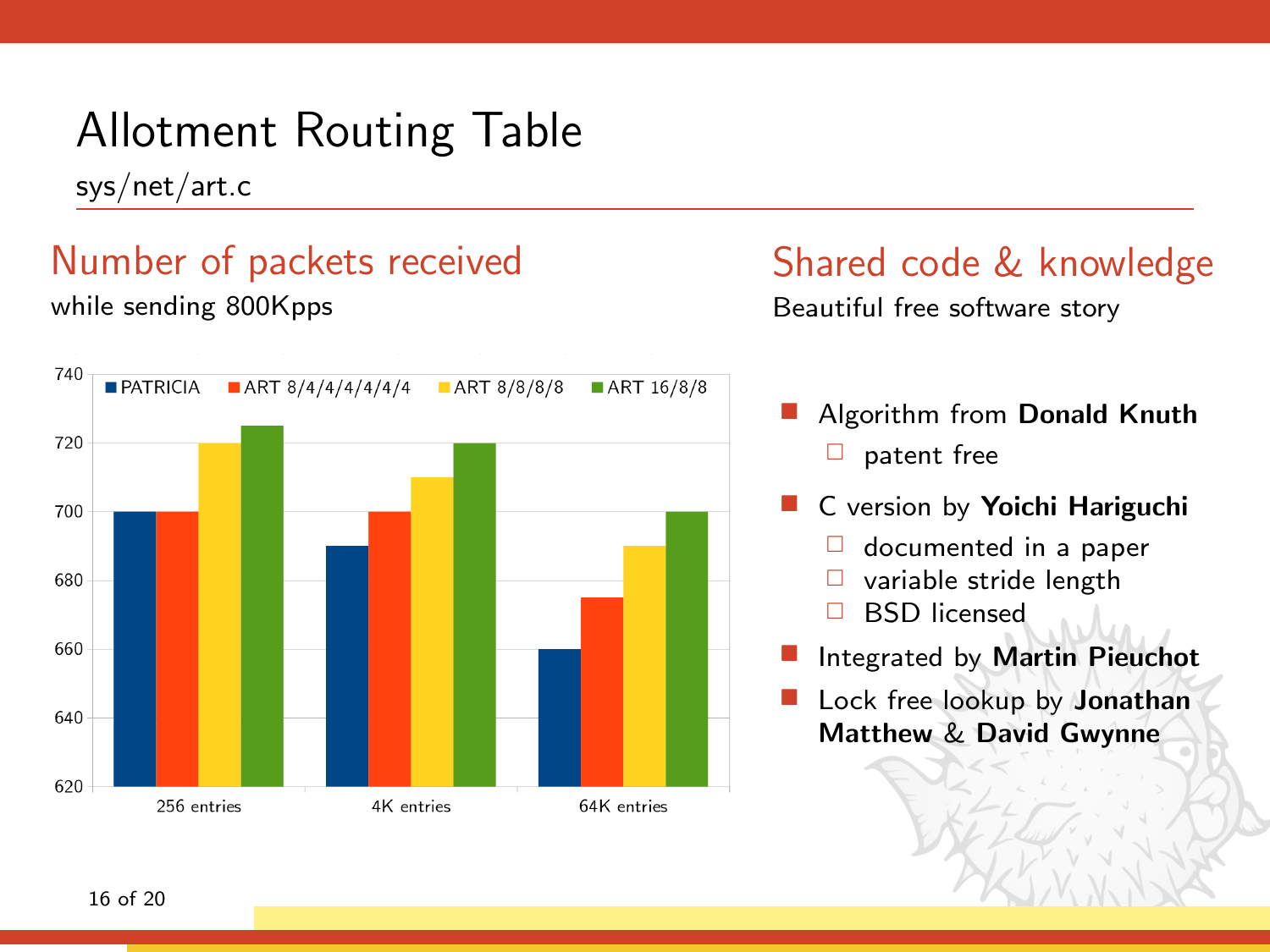## <span id="page-42-0"></span>Agenda

[BSD Routing Table](#page-3-0)

[Refined Interface](#page-11-0)

[New data structures](#page-31-0)

[Conclusion](#page-42-0)

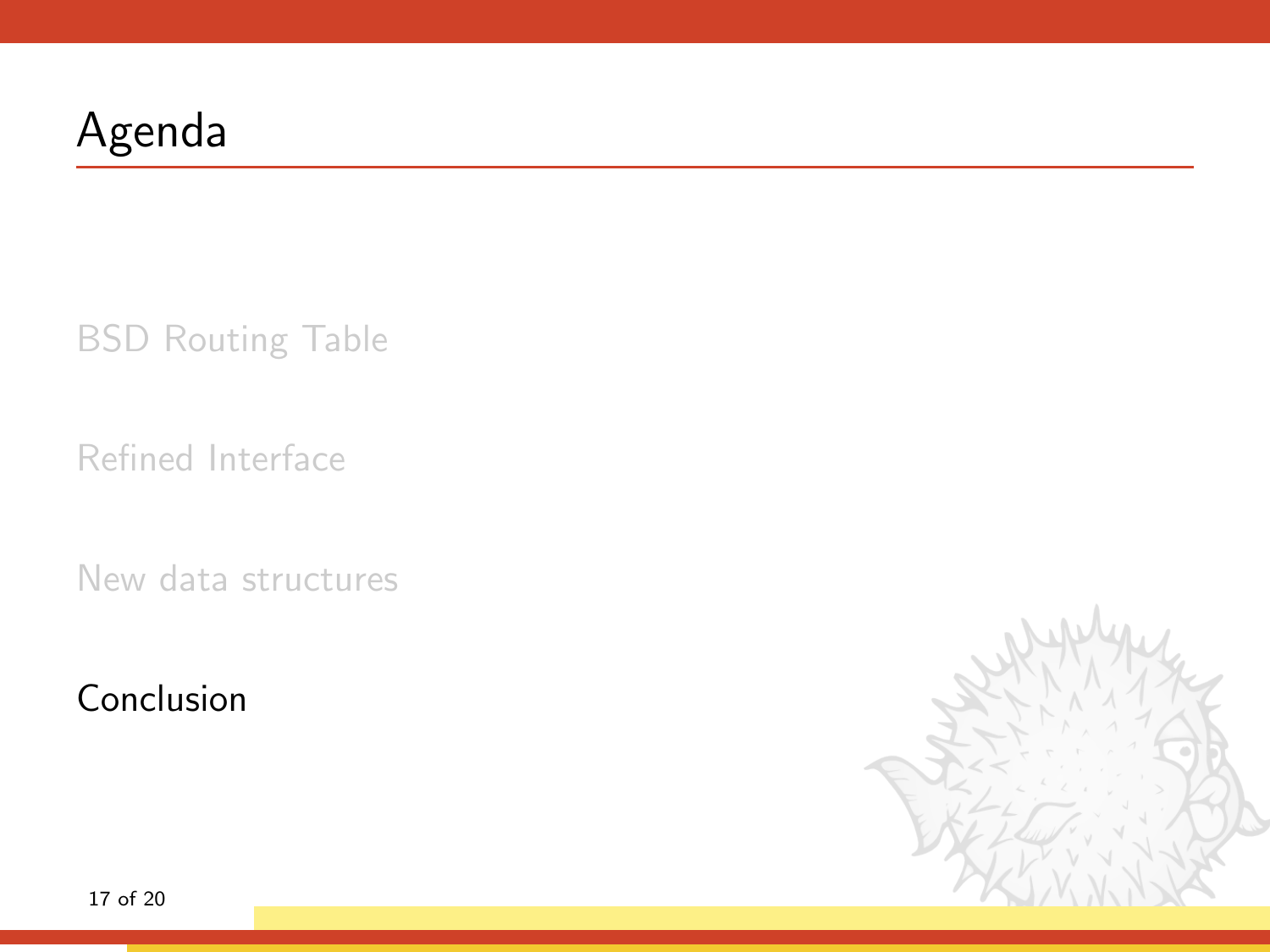sys/net/rtable.c

Routing table as single gobal data structure

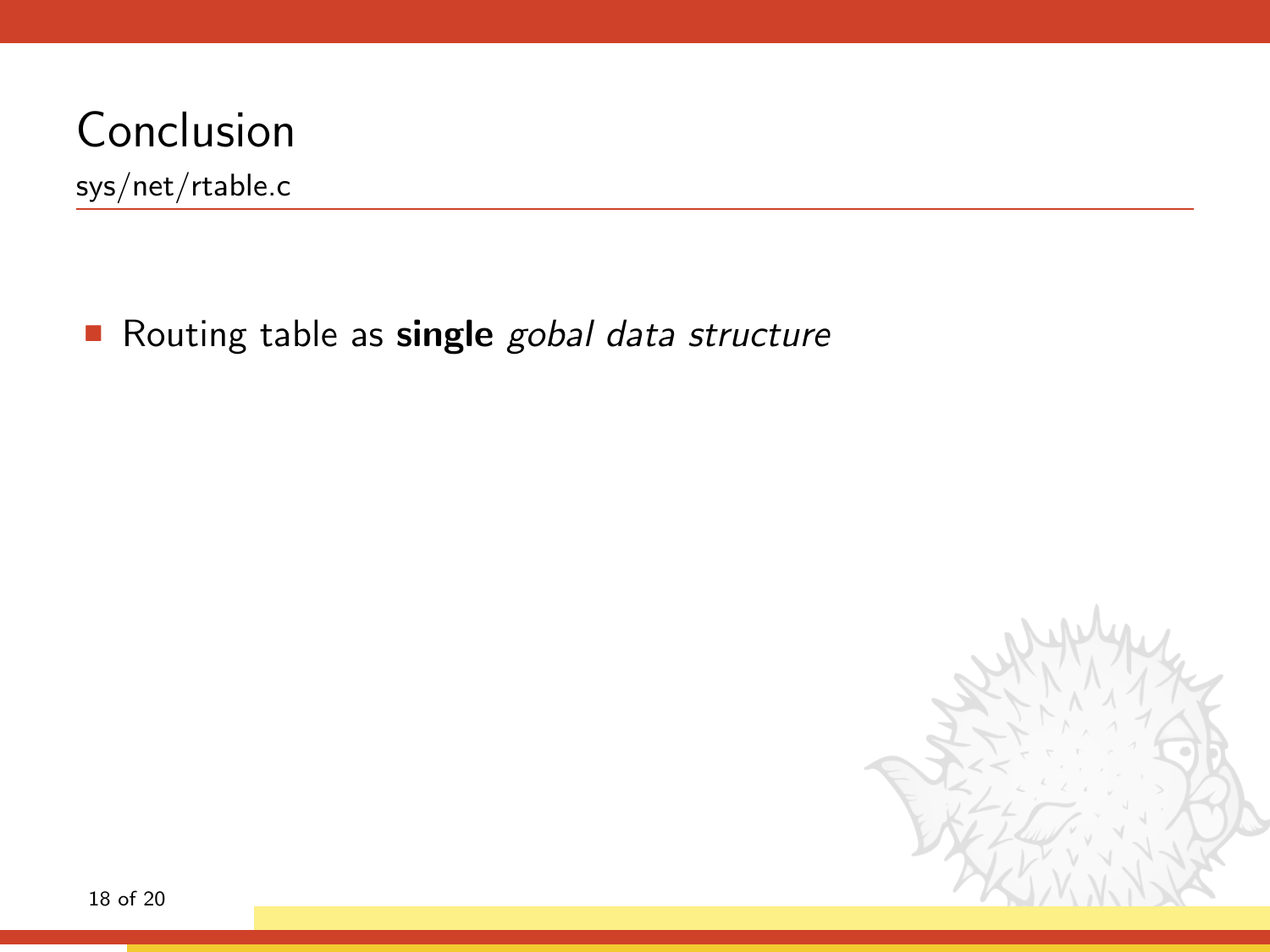sys/net/rtable.c

Routing table as single gobal data structure

 $\Box$  Used for forwarding, sending and receiving

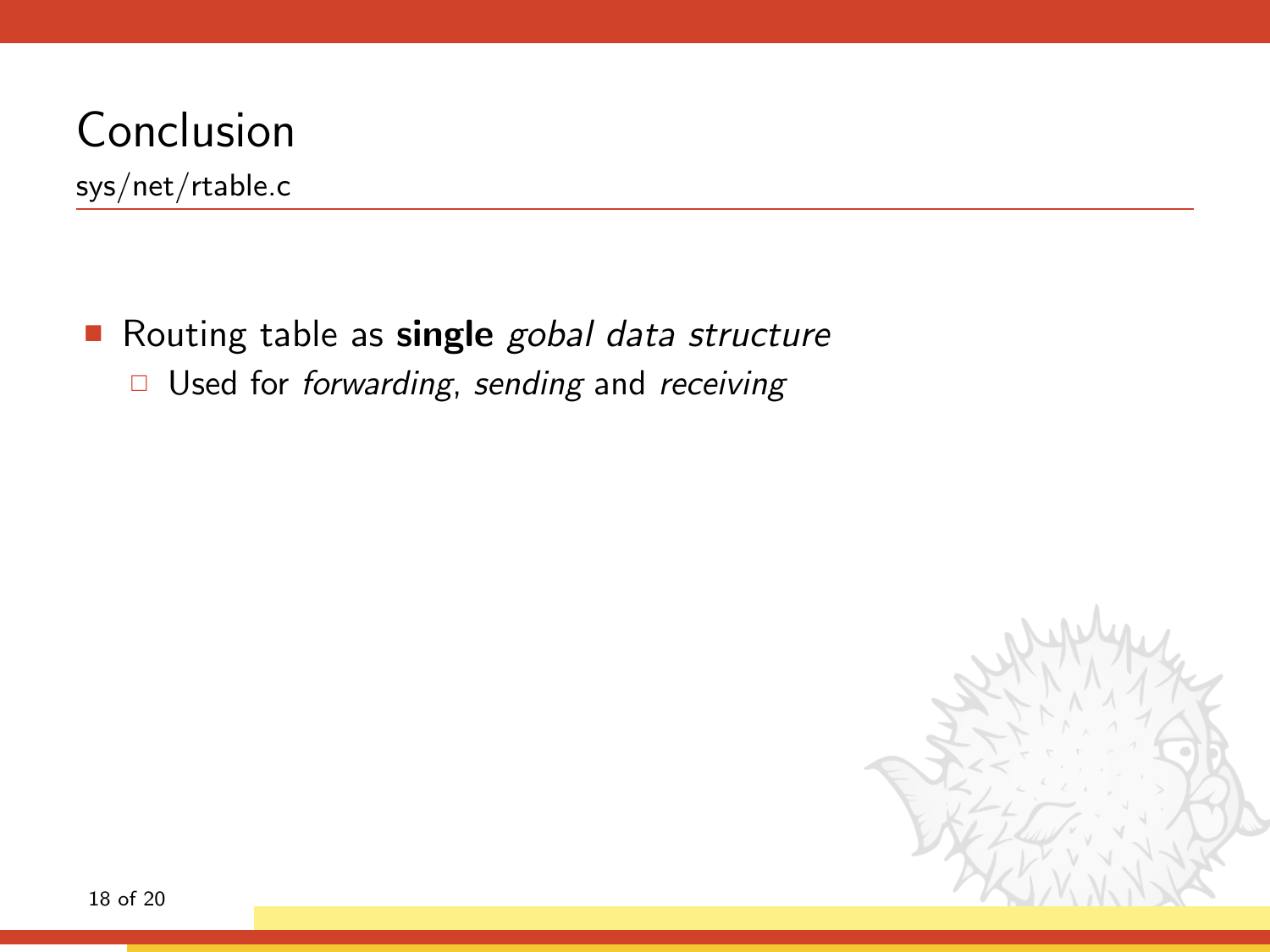sys/net/rtable.c

Routing table as single gobal data structure

- $\Box$  Used for forwarding, sending and receiving
- Consulted once per packet

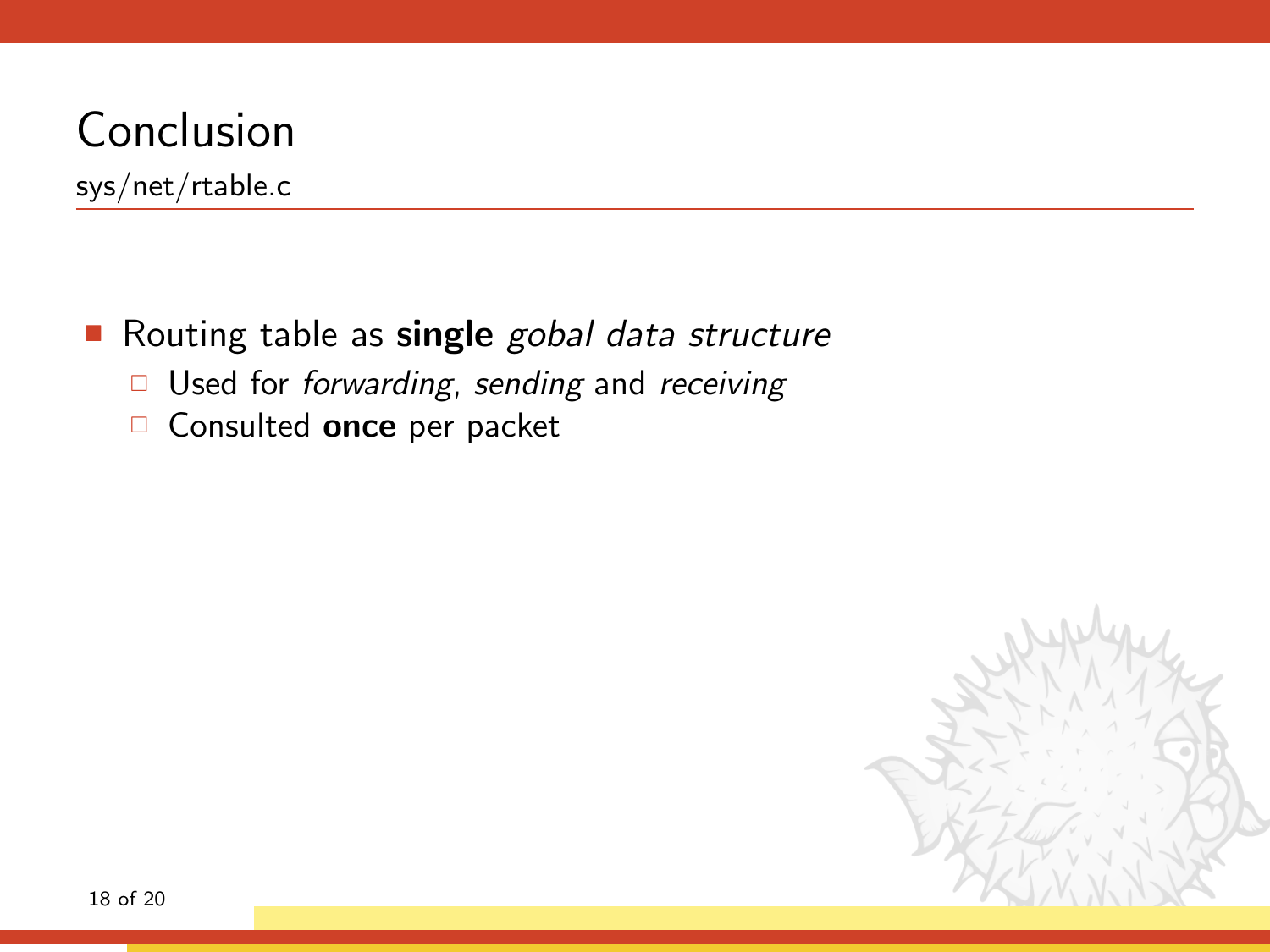sys/net/rtable.c

#### Routing table as single gobal data structure

- $\Box$  Used for *forwarding*, sending and receiving
- Consulted once per packet
- □ Lock free lookup

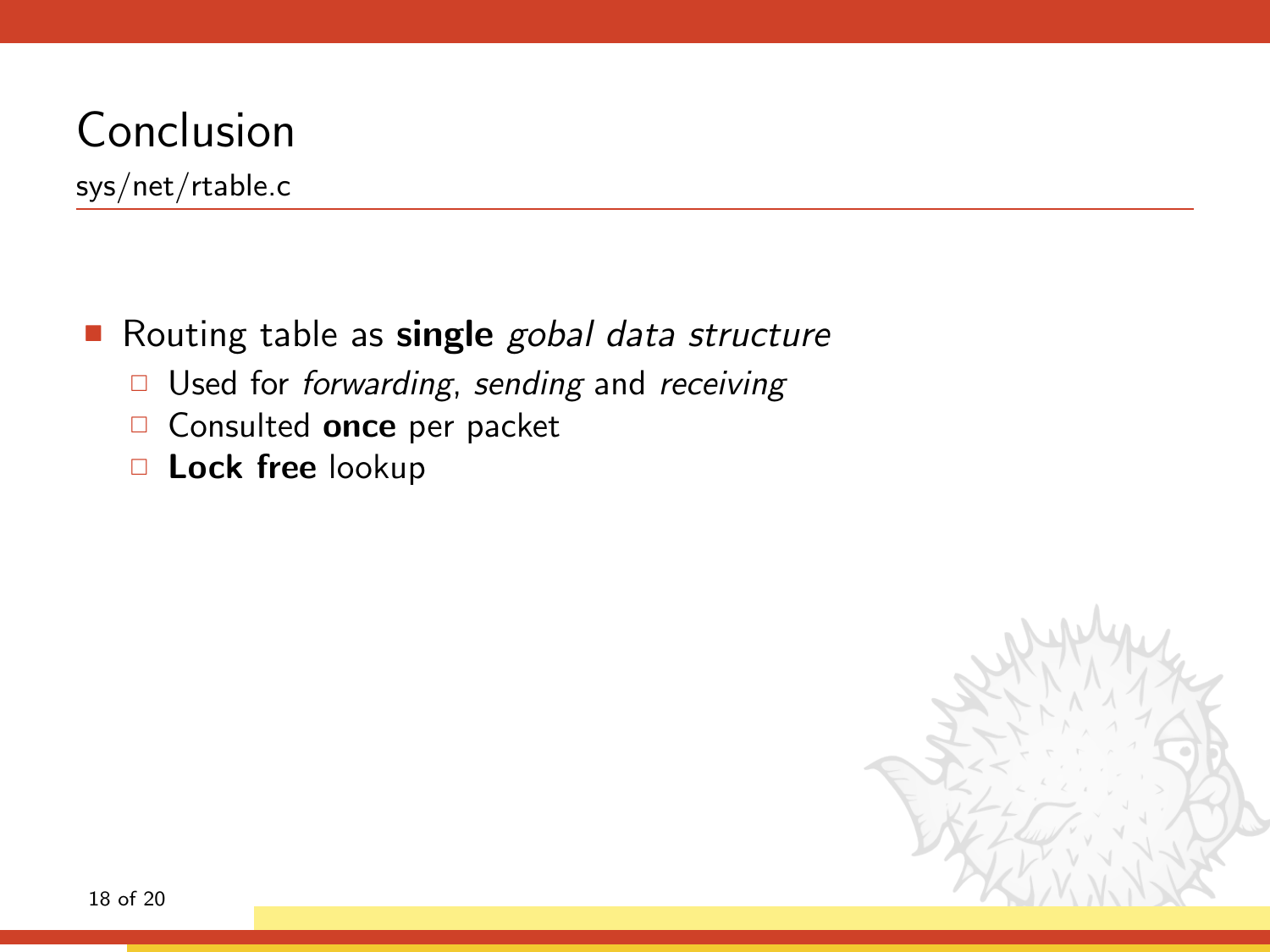- Routing table as single gobal data structure
	- $\Box$  Used for *forwarding*, sending and *receiving*
	- Consulted once per packet
	- D Lock free lookup
- No secondary lookup for *link layer address* translation

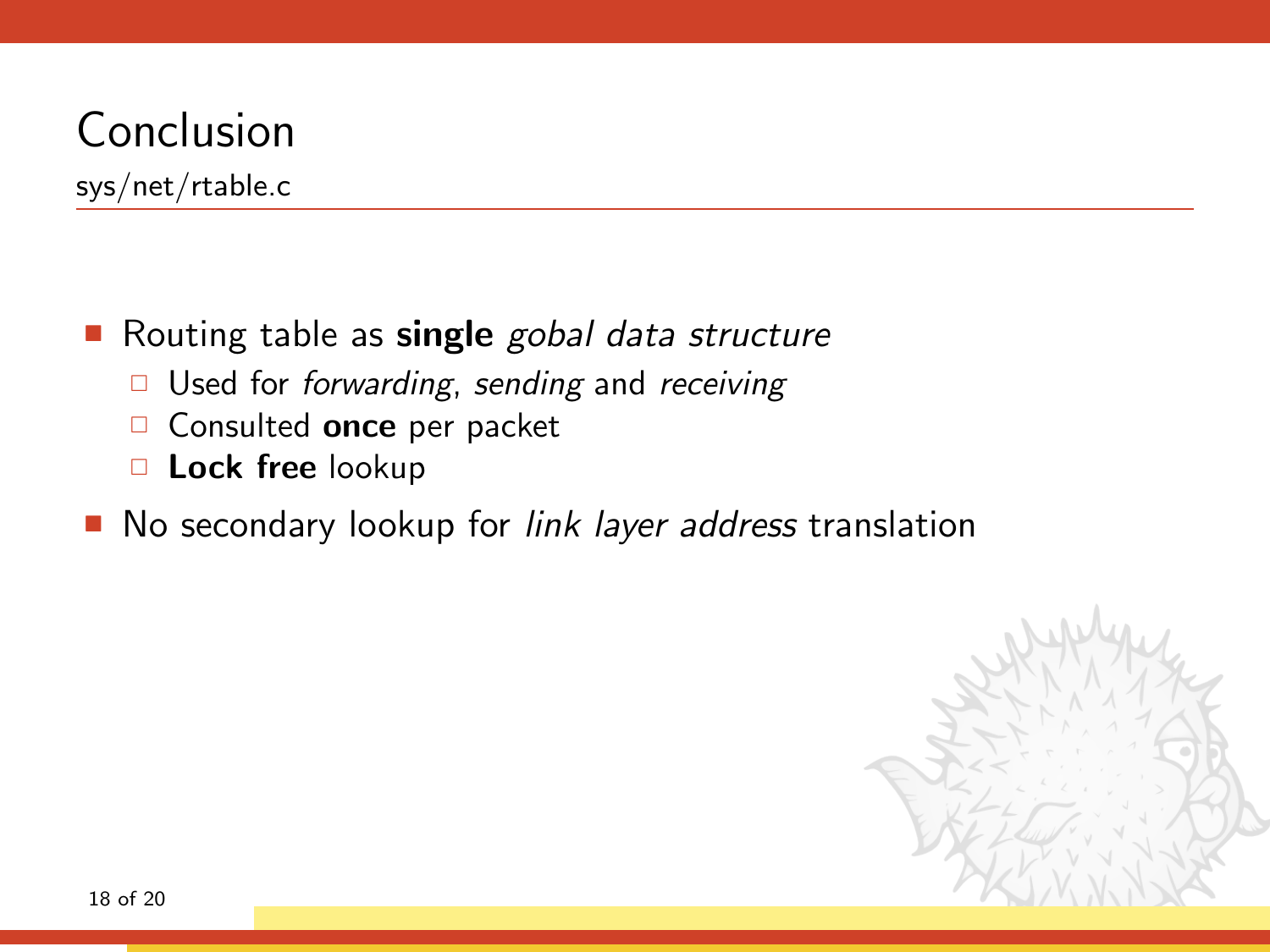- Routing table as single gobal data structure
	- $\Box$  Used for *forwarding*, sending and *receiving*
	- $\Box$  Consulted once per packet
	- D Lock free lookup
- No secondary lookup for *link layer address* translation
- No atomic primitive to get the *gateway* link layer address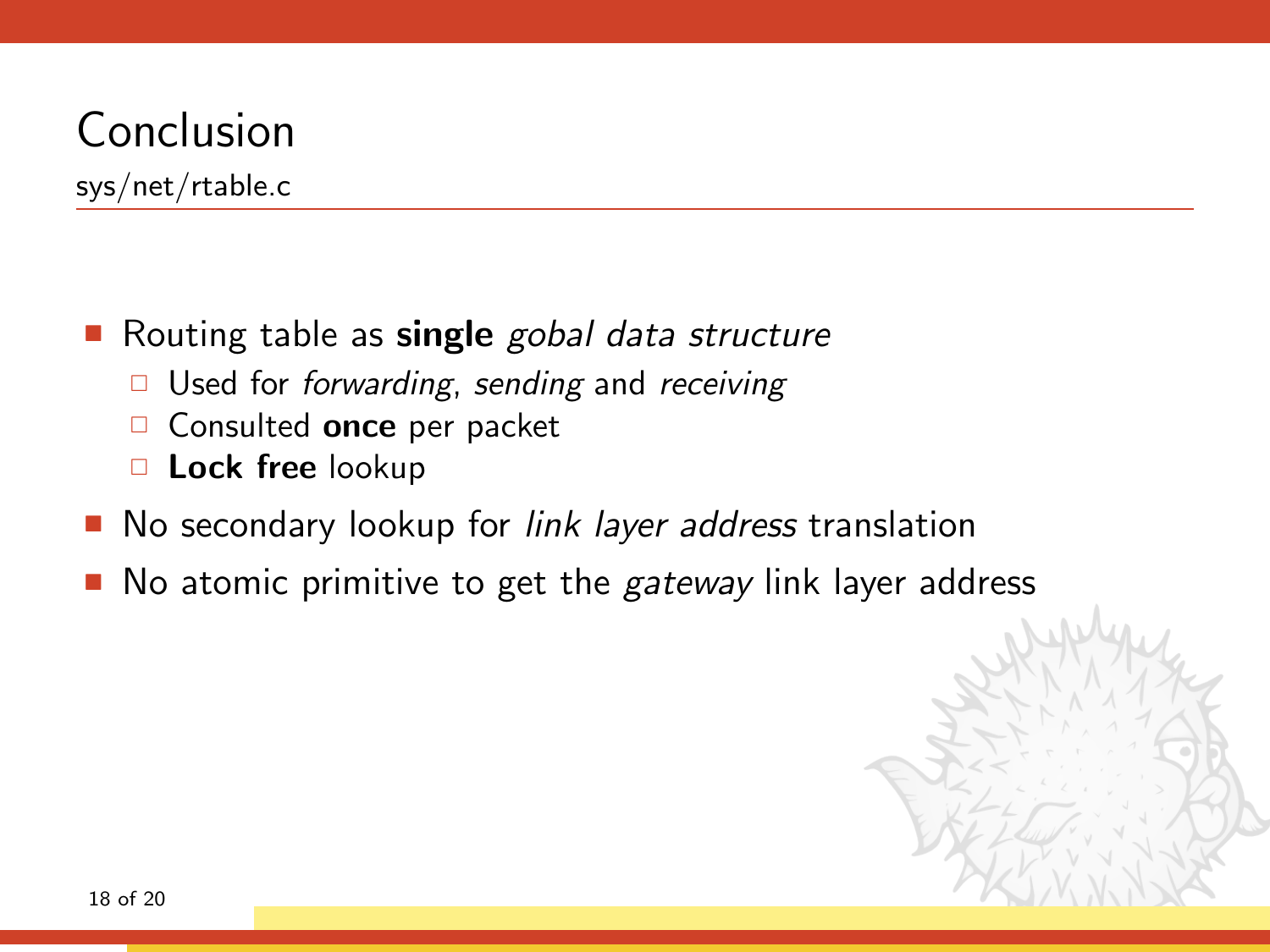- Routing table as single gobal data structure
	- $\Box$  Used for *forwarding*, sending and *receiving*
	- $\Box$  Consulted once per packet
	- D Lock free lookup
- No secondary lookup for *link layer address* translation
- No atomic primitive to get the *gateway* link layer address
- Generic, multi-use *multipath* implementation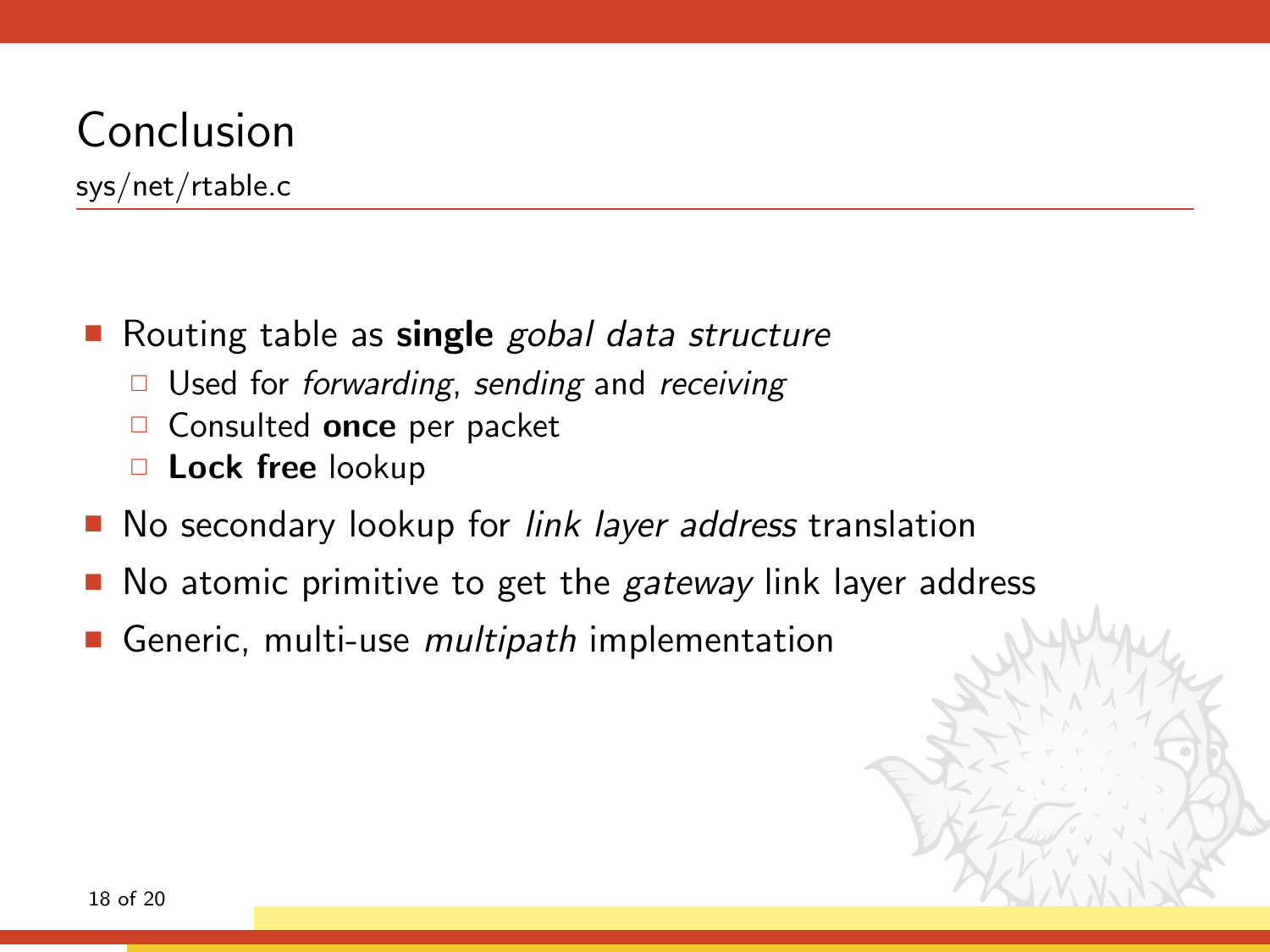- Routing table as single gobal data structure
	- $\Box$  Used for *forwarding*, sending and *receiving*
	- $\Box$  Consulted once per packet
	- D Lock free lookup
- No secondary lookup for *link layer address* translation
- No atomic primitive to get the *gateway* link layer address
- Generic, multi-use *multipath* implementation
- **Faster** route lookup via ART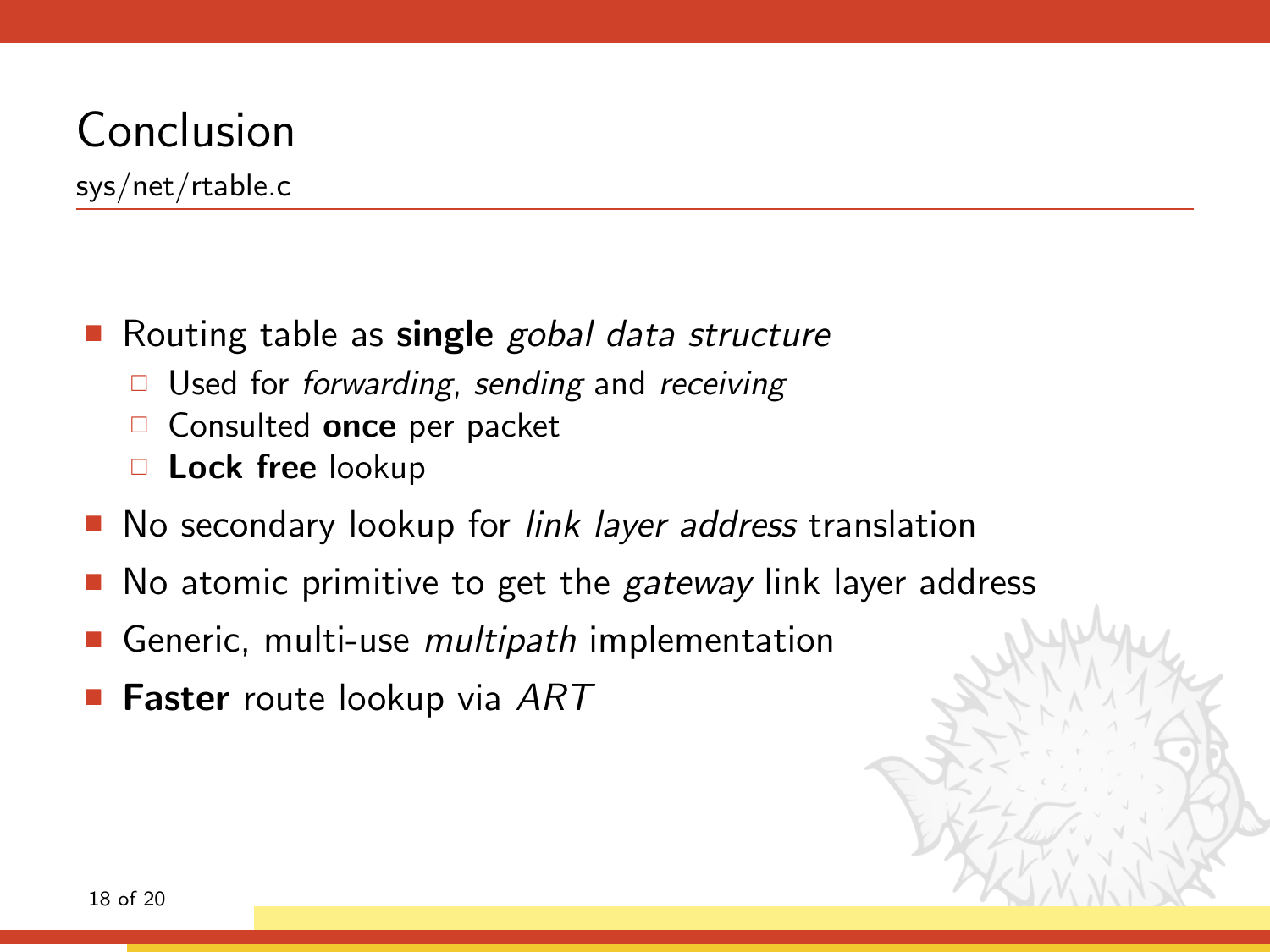- Routing table as single gobal data structure
	- $\Box$  Used for *forwarding*, sending and *receiving*
	- $\Box$  Consulted once per packet
	- D Lock free lookup
- No secondary lookup for *link layer address* translation
- No atomic primitive to get the *gateway* link layer address
- Generic, multi-use *multipath* implementation
- **Faster** route lookup via ART
- Interface didn't change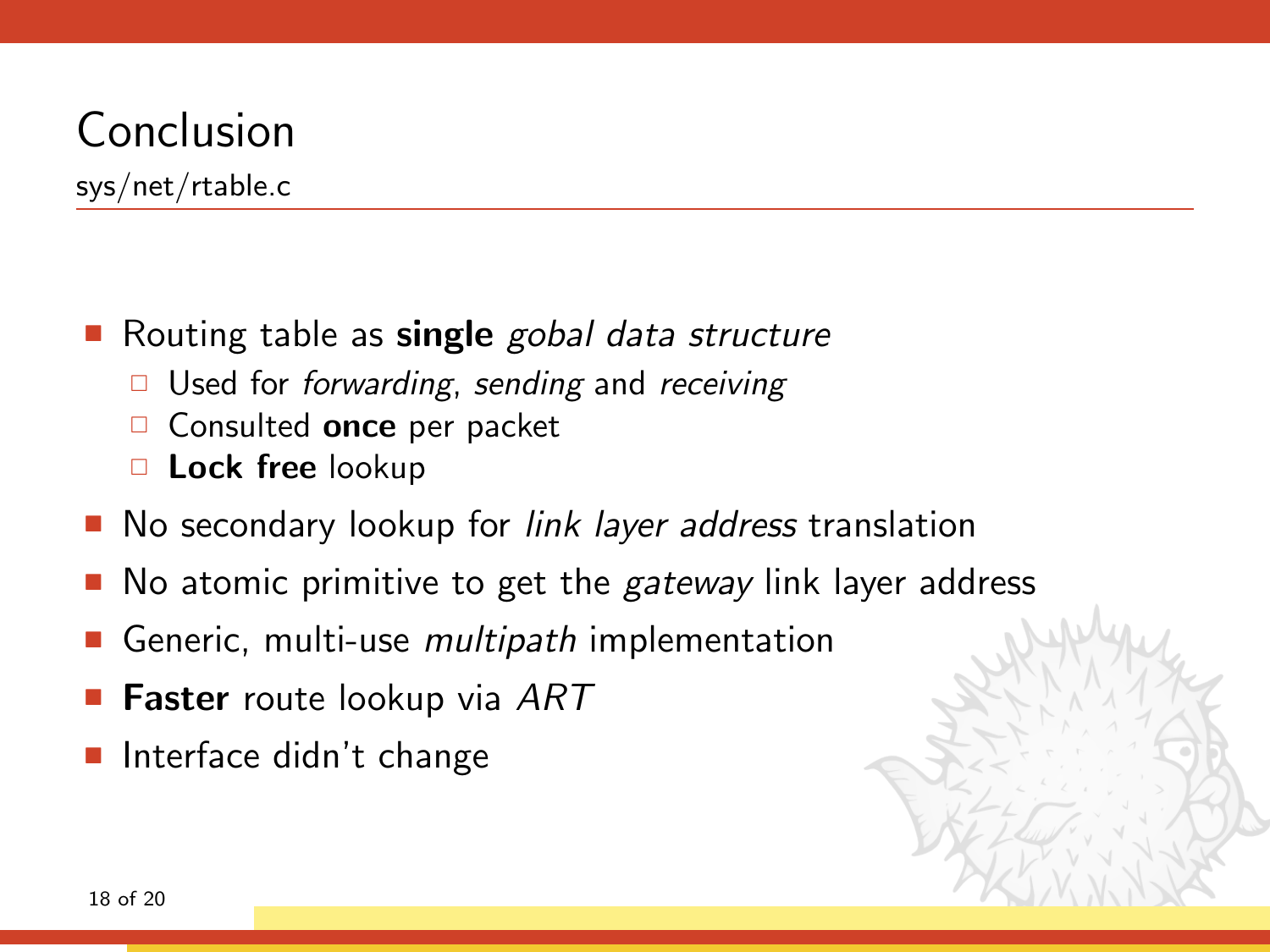#### Questions?

#### Slides on <http://www.openbsd.org/papers/>

More stories on <http://www.grenadille.net>